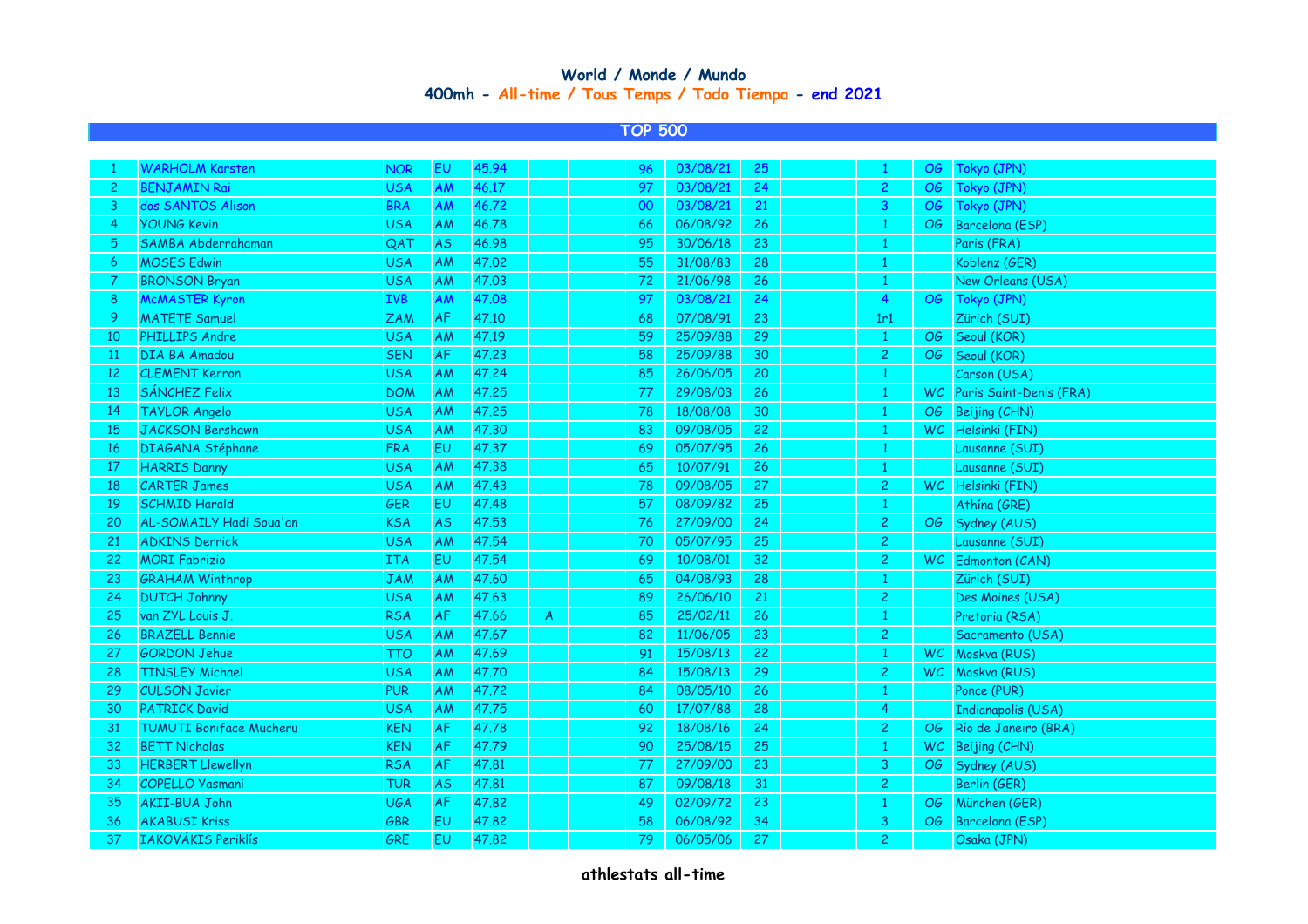| 38 | <b>KAMANI Bayano</b>      | PAN        | AM        | 47.84 |                | 80 | 07/08/05 | 25 | 2s1             |           | WC Helsinki (FIN)        |
|----|---------------------------|------------|-----------|-------|----------------|----|----------|----|-----------------|-----------|--------------------------|
| 39 | <b>GREENE David</b>       | GBR        | <b>EU</b> | 47.84 |                | 86 | 06/07/12 | 26 | $\overline{2}$  |           | Paris Saint-Denis (FRA)  |
| 40 | <b>BURRELL Sean</b>       | USA        | AM        | 47.85 |                | 02 | 11/06/21 | 19 | $\mathbf{1}$    |           | Eugene (USA)             |
| 41 | <b>TAMESUE Dai</b>        | JPN        | <b>AS</b> | 47.89 |                | 78 | 10/08/01 | 23 | 3               |           | WC Edmonton (CAN)        |
| 42 | <b>DAVIS Calvin</b>       | <b>USA</b> | <b>AM</b> | 47.91 |                | 72 | 31/07/96 | 24 | 1s2             |           | OG Atlanta (USA)         |
| 43 | <b>VASILYEV Aleksandr</b> | <b>BLR</b> | EU.       | 47.92 |                | 61 | 17/08/85 | 24 | 2 <sup>1</sup>  |           | Moskva (RUS)             |
| 44 | NARISAKO Kenji            | <b>JPN</b> | <b>AS</b> | 47.93 |                | 84 | 06/05/06 | 22 | 3               |           | Osaka (JPN)              |
| 45 | <b>ANDERSON Jeshua</b>    | <b>USA</b> | AM        | 47.93 |                | 89 | 26/06/11 | 22 | $\mathbf{1}$    |           | Eugene (USA)             |
| 46 | <b>CISNEROS Omar</b>      | <b>CUB</b> | AM        | 47.93 |                | 89 | 13/08/13 | 24 | 1sf3            |           | WC Moskva (RUS)          |
| 47 | <b>SIBILIO Alessandro</b> | <b>ITA</b> | EU.       | 47.93 |                | 99 | 01/08/21 | 22 | 3sf2            |           | OG Tokyo (JPN)           |
| 48 | <b>THOMAS Eric</b>        | <b>USA</b> | <b>AM</b> | 47.94 |                | 73 | 30/06/00 | 27 | $\mathbf{1}$    |           | Roma (ITA)               |
| 49 | <b>MITCHELL Maurice</b>   | <b>USA</b> | AM        | 47.97 |                | 71 | 14/08/96 | 25 | 2r1             |           | Zürich (SUI)             |
| 50 | <b>WOODY Joey</b>         | <b>USA</b> | <b>AM</b> | 47.97 |                | 73 | 21/06/98 | 25 | 3               |           | New Orleans (USA)        |
| 51 | <b>BARR Thomas</b>        | IRL        | <b>EU</b> | 47.97 |                | 92 | 15/08/16 | 24 | 4 <sup>1</sup>  | OG        | Río de Janeiro (BRA)     |
| 52 | <b>NYLANDER Sven</b>      | <b>SWE</b> | EU        | 47.98 |                | 62 | 01/08/96 | 34 | $\overline{4}$  | OG        | Atlanta (USA)            |
| 53 | <b>McFARLANE Danny</b>    | JAM        | <b>AM</b> | 48.00 |                | 72 | 24/08/04 | 32 | 1s2             | OG        | Athína (GRE)             |
| 54 | <b>CILLIERS Ockert</b>    | <b>RSA</b> | <b>AF</b> | 48.02 | $\overline{A}$ | 81 | 20/02/04 | 23 | 1r1             |           | Pretoria (RSA)           |
| 55 | de ARAÚJO Eronildo Nunes  | <b>BRA</b> | AM        | 48.04 |                | 70 | 12/07/95 | 25 | $\mathbf{2}$    |           | Nice (FRA)               |
| 56 | <b>HARNDEN</b> Ken        | <b>ZIM</b> | <b>AF</b> | 48,05 |                | 73 | 29/07/98 | 25 | $\mathbf{1}$    |           | Paris (FRA)              |
| 57 | <b>THOMPSON Kemel</b>     | <b>JAM</b> | AM        | 48.05 |                | 74 | 08/08/03 | 29 | $\mathbf{1}$    |           | London (GBR)             |
| 58 | <b>PHILLIPS Isa</b>       | <b>JAM</b> | <b>AM</b> | 48.05 |                | 84 | 27/06/09 | 25 | 1               |           | Kingston (JAM)           |
| 59 | <b>BEKRIC Emir</b>        | SRB        | <b>EU</b> | 48.05 |                | 91 | 15/08/13 | 22 | 3               | WC .      | Moskva (RUS)             |
| 60 | <b>KUDRYAVTSEV Denis</b>  | <b>RUS</b> | <b>EU</b> | 48.05 |                | 92 | 25/08/15 | 23 | 2 <sub>1</sub>  |           | WC Beijing (CHN)         |
| 61 | <b>TVERDOKHLED Olrg</b>   | <b>UKR</b> | <b>EU</b> | 48.06 |                | 69 | 10/08/94 | 25 | $\mathbf{1}$    |           | Helsinki (FIN)           |
| 62 | <b>MASHCHENKO Ruslan</b>  | <b>RUS</b> | EU        | 48.06 |                | 71 | 13/06/98 | 27 |                 |           | Helsinki (FIN)           |
| 63 | <b>WHYTE Annsert</b>      | <b>JAM</b> | AM        | 48,07 |                | 87 | 18/08/16 | 29 | 5               |           | OG Río de Janeiro (BRA)  |
| 64 | <b>SELMON Kenneth</b>     | USA        | <b>AM</b> | 48.08 |                | 96 | 26/06/21 | 25 | 2.              |           | Eugene (USA)             |
| 65 | <b>MYBURGH Alwyn</b>      | <b>RSA</b> | AF        | 48.09 |                | 80 | 31/08/01 | 21 | $\mathbf{1}$    |           | Beijing (CHN)            |
| 66 | <b>MÄGI Rasmus</b>        | <b>EST</b> | EU        | 48.11 |                | 92 | 03/08/21 | 29 | $\overline{7}$  |           | OG Tokyo (JPN)           |
| 67 | <b>HEMERY David</b>       | GBR        | <b>EU</b> | 48.12 | $\mathsf{A}$   | 44 | 15/10/68 | 24 | $\mathbf{1}$    | OG        | Cd. México (MEX)         |
| 68 | PLAWGO Marek              | POL        | <b>EU</b> | 48.12 |                | 81 | 28/08/07 | 26 | 3               | <b>WC</b> | Osaka (JPN)              |
| 69 | <b>MORGAN Dinsdale</b>    | <b>JAM</b> | <b>AM</b> | 48.13 |                | 72 | 14/07/98 | 26 | $\mathbf{2}$    |           | Roma (ITA)               |
| 70 | <b>SCHELBERT Marcel</b>   | <b>SUI</b> | <b>EU</b> | 48.13 |                | 76 | 27/08/99 | 23 | 3 <sup>1</sup>  |           | WC Sevilla (ESP)         |
| 71 | <b>DOWNING Quincy</b>     | <b>USA</b> | AM        | 48.13 |                | 93 | 10/06/17 | 24 | $\mathbf{1}$    |           | Kingston (JAM)           |
| 72 | RAWLINSON Christopher     | <b>GBR</b> | <b>EU</b> | 48.14 |                | 72 | 11/08/99 | 27 | 1r <sub>2</sub> |           | Zürich (SUI)             |
| 73 | <b>FREDERICKS Cornel</b>  | <b>RSA</b> | <b>AF</b> | 48.14 |                | 90 | 10/04/11 | 21 | $\overline{2}$  |           | Durban (RSA)             |
| 74 | <b>FERGUSON Kenneth</b>   | <b>USA</b> | <b>AM</b> | 48.15 |                | 84 | 20/05/07 | 23 | $\mathbf{1}$    |           | Carson (USA)             |
| 75 | <b>RAMBO Tony</b>         | <b>USA</b> | <b>AM</b> | 48.16 |                | 60 | 17/06/84 | 24 | 3s1             |           | Los Angeles (USA)        |
| 76 | <b>HARRIS Rickey</b>      | <b>USA</b> | <b>AM</b> | 48.16 |                | 81 | 31/05/02 | 21 | $\mathbf{1}$    |           | <b>Baton Rouge (USA)</b> |
| 77 | JANUSZEWSKI Pawel         | POL        | <b>EU</b> | 48.17 |                | 72 | 20/08/98 | 26 | $\mathbf{1}$    |           | <b>Budapest (HUN)</b>    |
| 78 | AL-NUBI Mubarak Faraj     | QAT        | <b>AS</b> | 48.17 | A              | 77 | 11/09/98 | 21 | 2               |           | Johannesburg (RSA)       |
| 79 | <b>KEÏTA Naman</b>        | <b>FRA</b> | <b>EU</b> | 48.17 |                | 78 | 23/07/04 | 26 | $\overline{2}$  |           | Paris Saint-Denis (FRA)  |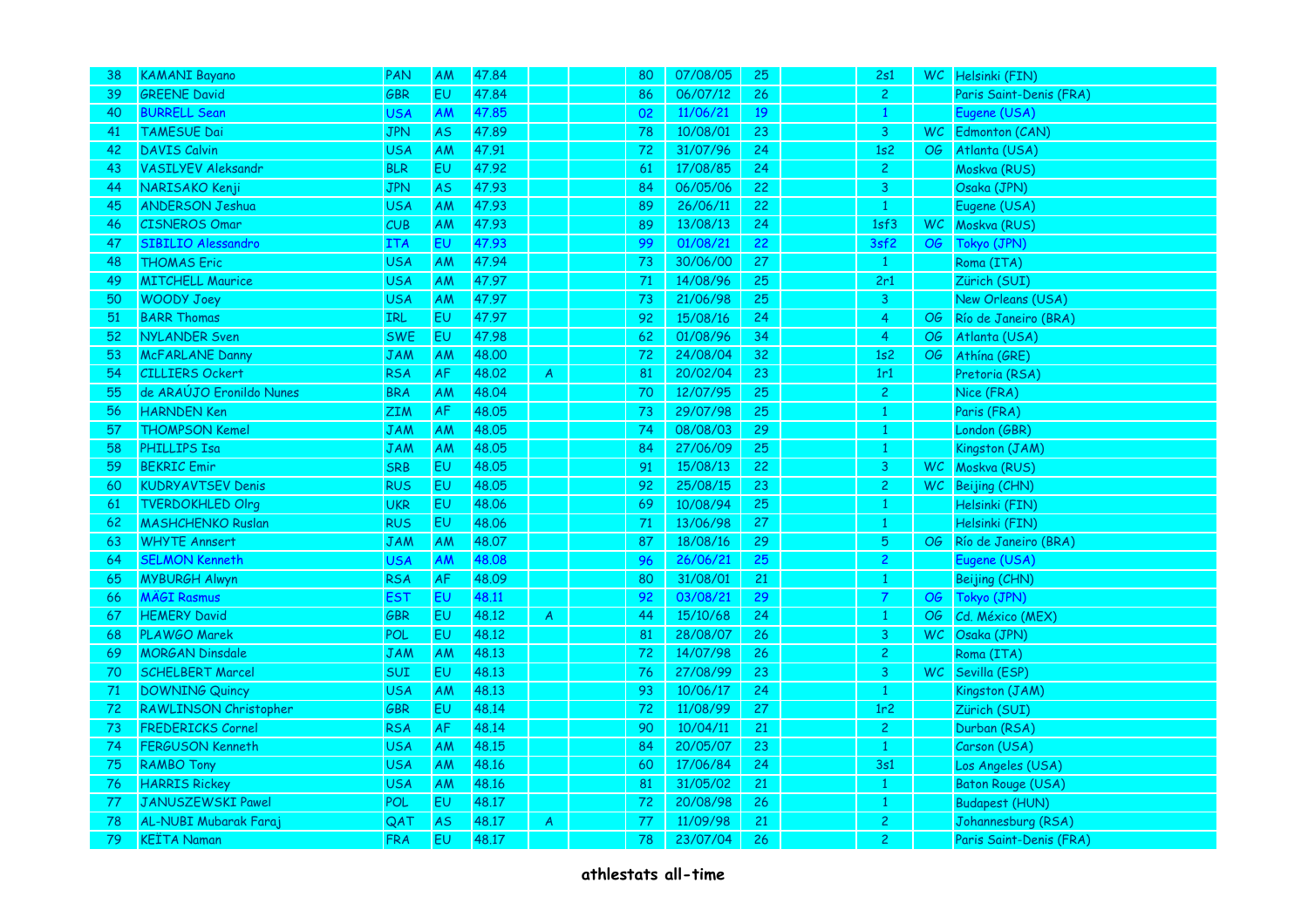| 80         | <b>GIBSON Jeffery</b>      | <b>BAH</b> | <b>AM</b>      | 48.17 |                |       | 90 | 25/08/15 | 25 |          | 3              |      | WC Beijing (CHN)           |
|------------|----------------------------|------------|----------------|-------|----------------|-------|----|----------|----|----------|----------------|------|----------------------------|
| 81         | <b>ZELLNER Torrance</b>    | <b>USA</b> | AM             | 48.18 |                |       | 70 | 14/08/96 | 26 |          | 4r1            |      | Zürich (SUI)               |
| 82         | <b>FUTCH Eric</b>          | <b>USA</b> | AM             | 48.18 |                |       | 93 | 25/06/17 | 24 |          | $\mathbf{1}$   |      | Sacramento (USA)           |
| 83         | <b>HYDE Jaheel</b>         | <b>JAM</b> | AM             | 48.18 |                |       | 97 | 25/06/21 | 24 |          | 1              |      | Kingston (JAM)             |
| 84         | <b>HOLMES TJ</b>           | <b>USA</b> | AM             | 48.20 |                |       | 95 | 30/09/19 | 24 |          | 5f             |      | WC Doha (QAT)              |
| 85         | <b>BOLDING Jim</b>         | <b>USA</b> | <b>AM</b>      | 48.1  |                | 48.55 | 49 | 02/07/74 | 25 | 08/07/75 | $1 \mid 1$     |      | Milano (ITA)   Paris (FRA) |
| 86         | <b>KETER Erick</b>         | <b>KEN</b> | <b>AF</b>      | 48.24 |                |       | 66 | 17/08/93 | 27 |          | 2s2            |      | WC Stuttgart (GER)         |
| 87         | <b>KUNKEL Adam</b>         | CAN        | AM             | 48.24 |                |       | 81 | 27/07/07 | 26 |          | $\mathbf{1}$   |      | Río de Janeiro (BRA)       |
| 88         | <b>YAMAZAKI Kazuhiko</b>   | <b>JPN</b> | <b>AS</b>      | 48.26 |                |       | 71 | 08/05/99 | 28 |          | 3 <sup>1</sup> |      | Osaka (JPN)                |
| 89         | <b>WILLIAMS Derrick</b>    | <b>USA</b> | AM             | 48.26 |                |       | 82 | 23/06/07 | 25 |          | 3              |      | <b>Indianapolis (USA)</b>  |
| 90         | <b>STIGLER Michael</b>     | <b>USA</b> | <b>AM</b>      | 48.26 |                |       | 92 | 25/06/17 | 25 |          | $\overline{2}$ |      | Sacramento (USA)           |
| 91         | <b>MUZIK Jiri</b>          | CZE        | <b>EU</b>      | 48.27 |                |       | 76 | 03/08/97 | 21 |          | 3s3            | WC . | Athína (GRE)               |
| 92         | <b>HAWKINS Tranel</b>      | <b>USA</b> | AM             | 48.28 |                |       | 62 | 18/06/84 | 22 |          | 3              |      | Los Angeles (USA)          |
| 93         | <b>TEIXEIRA</b> Everson    | <b>BRA</b> | <b>AM</b>      | 48.28 |                |       | 74 | 31/07/96 | 22 |          | 2s2            | OG   | Atlanta (USA)              |
| 94         | <b>ROBINSON Rohan</b>      | <b>AUS</b> | OC             | 48.28 |                |       | 71 | 31/07/96 | 25 |          | 4s2            | OG   | Atlanta (USA)              |
| 95         | <b>CLARKE Andre</b>        | <b>JAM</b> | AM             | 48.29 |                |       | 92 | 09/06/18 | 26 |          | 1f1            |      | Montverde (USA)            |
| 96         | <b>GARDNER Neil</b>        | <b>JAM</b> | AM             | 48.30 |                |       | 74 | 31/07/96 | 22 |          | 5s2            | OG   | Atlanta (USA)              |
| 97         | <b>FAYE Ibou</b>           | <b>SEN</b> | AF             | 48,30 | A              |       | 69 | 17/09/99 | 30 |          | $\mathbf{1}$   |      | Johannesburg (RSA)         |
| 98         | <b>VAILLANT Ludvy</b>      | <b>FRA</b> | <b>EU</b>      | 48.30 |                |       | 95 | 24/08/19 | 24 |          | 2 <sup>1</sup> |      | Paris (FRA)                |
| 99         | <b>ARKHIPENKO Vasiliy</b>  | <b>UKR</b> | EU             | 48.34 |                |       | 57 | 04/08/79 | 22 |          | $\overline{2}$ |      | Torino (ITA)               |
| 100        | <b>NEAL McClinton</b>      | <b>USA</b> | <b>AM</b>      | 48.34 |                |       | 68 | 08/07/92 | 24 |          | 4r1            |      | Lausanne (SUI)             |
| 101        | <b>KARUBE Shunji</b>       | <b>JPN</b> | <b>AS</b>      | 48.34 |                |       | 69 | 05/10/97 | 28 |          | $\mathbf{1}$   |      | Tokyo (JPN)                |
| 102        | <b>WALLENLIND Niklas</b>   | <b>SWE</b> | EU             | 48.35 |                |       | 68 | 05/08/92 | 24 |          | 3s1            | OG   | Barcelona (ESP)            |
| 103        | <b>McCOY Reuben</b>        | <b>USA</b> | AM             | 48.37 |                |       | 86 | 28/06/08 | 22 |          | 2s1            |      | Eugene (USA)               |
| 104        | <b>KENDZIERA David</b>     | USA        | <b>AM</b>      | 48.38 |                |       | 94 | 26/06/21 | 27 |          | $\overline{3}$ |      | Eugene (USA)               |
| 105        | <b>WHEELER Quentin</b>     | <b>USA</b> | AM             | 48.39 |                |       | 55 | 17/06/79 | 24 |          | $\overline{2}$ |      | Walnut (USA)               |
| 106        | <b>TERRY Octavius</b>      | USA        | AM             | 48.39 |                |       | 72 | 15/06/97 | 25 |          | 4              |      | <b>Indianapolis (USA)</b>  |
| 107        | LAHOULOU Abdelmalik        | <b>ALG</b> | <b>AF</b>      | 48.39 |                |       | 92 | 28/09/19 | 27 |          | 2sf2           |      | WC Doha (QAT)              |
| 108        | <b>GORBENKO Gennadiy</b>   | <b>UKR</b> | E <sub>U</sub> | 48.40 |                |       | 75 | 25/09/00 | 25 |          | 3s1            | OG   | Sydney (AUS)               |
| 109        | <b>DOBEK Patryk</b>        | POL        | EU             | 48.40 |                |       | 94 | 23/08/15 | 21 |          | 3sf2           |      | WC Beijing (CHN)           |
| 110        | <b>HANN Mamadou Kasse</b>  | <b>FRA</b> | EU             | 48.40 |                |       | 86 | 10/06/17 | 31 |          | 1r1            |      | Genève (SUI)               |
| 111        | <b>KISHIMOTO Takayuki</b>  | JPN        | <b>AS</b>      | 48.41 |                |       | 90 | 09/06/12 | 22 |          | $\mathbf{1}$   |      | Osaka (JPN)                |
| 112        | <b>LEE David</b>           | <b>USA</b> | AM             | 48.42 |                |       | 59 | 24/08/83 | 24 |          | 4              |      | Zürich (SUI)               |
| 113        | <b>SCHULTING Harry</b>     | <b>NED</b> | <b>EU</b>      | 48.44 | $\mathsf{A}$   |       | 56 | 12/09/79 | 23 |          | $\mathbf{1}$   |      | Cd. México (MEX)           |
| 114        | <b>KOVACS Dusan</b>        | <b>HUN</b> | <b>EU</b>      | 48.45 |                |       | 71 | 03/08/97 | 26 |          | 4s3            |      | WC Athina (GRE)            |
| 115        | <b>HUSSEIN Kariem</b>      | SUI        | EU             | 48.45 |                |       | 89 | 08/08/15 | 26 |          | $\mathbf{1}$   |      | Zug (SUI)                  |
| <b>116</b> | <b>COWLING Larry</b>       | <b>USA</b> | AM             | 48.46 | $\mathsf{A}$   |       | 60 | 04/06/82 | 22 |          | 2 <sup>1</sup> |      | Provo (USA)                |
| 117        | <b>VORSTER Dries</b>       | <b>RSA</b> | <b>AF</b>      | 48.46 | $\overline{A}$ |       | 62 | 11/04/89 | 27 |          | $\mathbf{1}$   |      | Pretoria (RSA)             |
| <b>118</b> | <b>MELESHENKO Yevgeniy</b> | <b>KAZ</b> | <b>AS</b>      | 48.46 |                |       | 81 | 31/08/01 | 20 |          | $\mathbf{2}$   |      | Beijing (CHN)              |
| 119        | de VILLIERS Pieter         | <b>RSA</b> | <b>AF</b>      | 48.46 |                |       | 82 | 05/07/05 | 23 |          | 2r1            |      | Lausanne (SUI)             |
| 120        | <b>GAYMON Justin</b>       | USA        | <b>AM</b>      | 48.46 |                |       | 86 | 29/06/08 | 22 |          | 4              |      | Eugene (USA)               |
| 121        | <b>GREEN Leford</b>        | <b>JAM</b> | AM             | 48.47 |                |       | 86 | 27/07/10 | 24 |          | $\mathbf{1}$   |      | Mayagüez (PUR)             |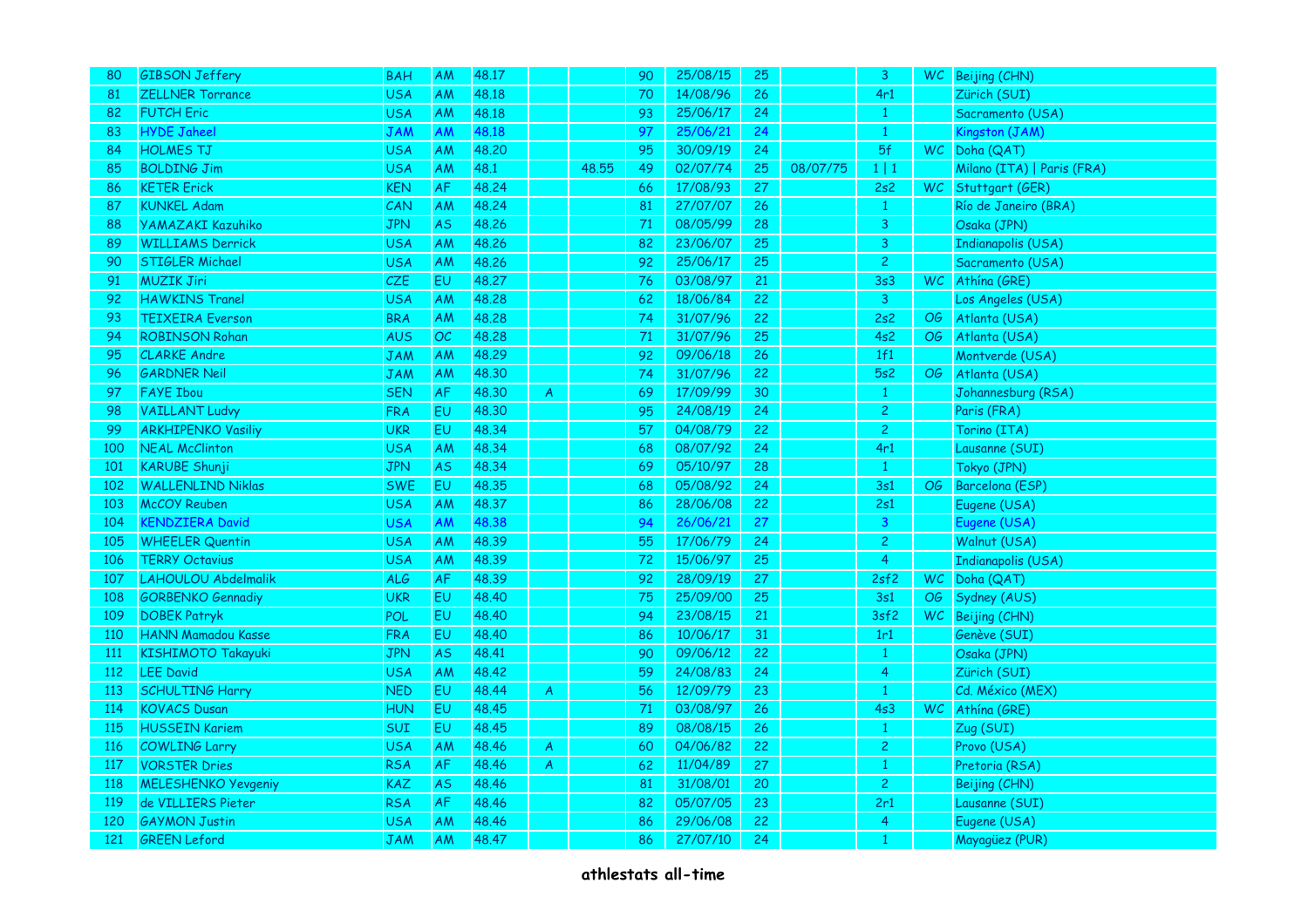| 122 | <b>WALKER James</b>         | <b>USA</b> | <b>AM</b> | 48.48 |                | 57              | 13/05/79 | 22 | $\mathbf{1}$   |    | Tuscaloosa (USA)        |
|-----|-----------------------------|------------|-----------|-------|----------------|-----------------|----------|----|----------------|----|-------------------------|
| 123 | <b>TOMOV Toma</b>           | <b>BUL</b> | <b>EU</b> | 48.48 |                | 58              | 11/08/86 | 28 | $\overline{2}$ |    | <b>Budapest (HUN)</b>   |
| 124 | <b>HENSE Olaf</b>           | GER        | <b>EU</b> | 48.48 |                | 67              | 26/06/93 | 26 | $\overline{c}$ |    | Roma (ITA)              |
| 125 | <b>ITT</b> Edgar            | GER        | EU        | 48.48 |                | 67              | 03/07/94 | 27 | 1              |    | Erfurt (GER)            |
| 126 | <b>CATO Roxroy</b>          | <b>JAM</b> | AM        | 48.48 |                | 88              | 27/06/14 | 26 | $\mathbf{1}$   |    | Kingston (JAM)          |
| 127 | <b>HALL Quincy</b>          | <b>USA</b> | AM        | 48.48 |                | 98              | 07/06/19 | 21 | $\mathbf{1}$   |    | Austin (USA)            |
| 128 | <b>KOECH Aron Kipchumba</b> | <b>KEN</b> | <b>AF</b> | 48.49 |                | 90              | 16/08/16 | 26 | 2h3            |    | OG Río de Janeiro (BRA) |
| 129 | <b>MOWATT Kemar</b>         | <b>JAM</b> | AM        | 48.49 |                | 95              | 09/06/17 | 22 | 3              |    | Eugene (USA)            |
| 130 | <b>LEVINGSTON Isaiah</b>    | USA        | AM        | 48.49 |                |                 | 11/06/21 |    | $\mathbf{2}$   |    | Eugene (USA)            |
| 131 | <b>ACKERMANN Uwe</b>        | <b>GER</b> | EU        | 48.50 |                | 60              | 09/07/82 | 22 | $\mathbf{1}$   |    | Karl-Marx-Stadt (GER)   |
| 132 | <b>AMIKE Henry</b>          | <b>NGR</b> | <b>AF</b> | 48.50 |                | 61              | 31/08/87 | 26 | 4s1            |    | WC Roma (ITA)           |
| 133 | <b>GORBAN Boris</b>         | <b>RUS</b> | EU        | 48.50 |                | 78              | 08/08/01 | 23 | 2s2            |    | WC Edmonton (CAN)       |
| 134 | <b>BUCKLEY Markino</b>      | JAM        | AM        | 48.50 |                | 86              | 16/08/08 | 22 | 3s2            | OG | Beijing (CHN)           |
| 135 | <b>ROBINSON Byron</b>       | <b>USA</b> | AM        | 48,50 |                | 95              | 25/06/17 | 22 | $\overline{4}$ |    | Sacramento (USA)        |
| 136 | <b>MANN Ralph</b>           | <b>USA</b> | AM        | 48.51 |                | 49              | 02/09/72 | 23 | $\overline{c}$ | OG | München (GER)           |
| 137 | <b>DAVIS Reggie</b>         | <b>USA</b> | AM        | 48.52 |                | 64              | 23/05/87 | 23 | $\overline{2}$ |    | Knoxville (USA)         |
| 138 | <b>OTTOZ</b> Laurent        | <b>ITA</b> | <b>EU</b> | 48.52 |                | 70              | 31/07/96 | 26 | 6s2            | OG | Atlanta (USA)           |
| 139 | <b>BENGTSTRÖM Carl</b>      | <b>SWE</b> | <b>EU</b> | 48.53 |                | 00 <sub>1</sub> | 14/09/21 | 21 | 1f2            |    | Bellinzona (SUI)        |
| 140 | <b>GOLLER Thomas</b>        | <b>GER</b> | EU        | 48.54 |                | 77              | 05/06/99 | 22 | $2 = r1$       |    | Jena (GER)              |
| 141 | <b>DOUGLAS Matthew</b>      | GBR        | EU        | 48.54 |                | 76              | 28/08/03 | 27 | 1s1            |    | Daegu (KOR)             |
| 142 | <b>ANDREWS Tom</b>          | <b>USA</b> | AM        | 48.55 |                | 54              | 12/06/76 | 22 | $\mathbf{1}$   |    | Westwood (USA)          |
| 143 | <b>GRIFFITHS Dean</b>       | <b>JAM</b> | AM        | 48.55 |                | 80              | 13/06/03 | 23 | $\mathbf{1}$   |    | Sacramento (USA)        |
| 144 | <b>WEAKLEY Ian</b>          | <b>JAM</b> | AM        | 48.55 |                | 74              | 24/06/03 | 29 | 2 <sup>1</sup> |    | Tríkala (GRE)           |
| 145 | <b>ARMSTRONG Sherman</b>    | <b>USA</b> | AM        | 48.55 | $\overline{A}$ | 78              | 25/06/04 | 26 | 1h1            |    | Provo (USA)             |
| 146 | <b>BAILEY Aldrich</b>       | USA        | <b>AM</b> | 48.55 |                | 94              | 26/06/21 | 27 | $\overline{4}$ |    | Eugene (USA)            |
| 147 | <b>FLENOY Stephen</b>       | <b>USA</b> | AM        | 48.56 |                | 68              | 15/06/96 | 28 | 1s1            |    | Atlanta (USA)           |
| 148 | <b>CHALYY Timofey</b>       | <b>RUS</b> | <b>EU</b> | 48.57 |                | 94              | 28/07/16 | 22 | 1              |    | Moskva (RUS)            |
| 149 | <b>BECK Volker</b>          | <b>GER</b> | <b>EU</b> | 48.58 |                | 56              | 04/08/79 | 23 | 3 <sup>1</sup> |    | Torino (ITA)            |
| 150 | <b>WYATT Reginald</b>       | <b>USA</b> | AM        | 48.58 |                | 90              | 07/06/13 | 23 | $\mathbf{1}$   |    | Eugene (USA)            |
| 151 | PASCOE Alan                 | GBR        | EU        | 48.59 |                | 47              | 30/06/75 | 28 | 1              |    | Stockholm (SWE)         |
| 152 | <b>JOHNSON Brandon</b>      | <b>USA</b> | AM        | 48.59 |                | 85              | 11/06/05 | 20 | $\overline{4}$ |    | Sacramento (USA)        |
| 153 | <b>SANTOS Juander</b>       | <b>DOM</b> | AM        | 48.59 |                | 95              | 07/08/17 | 22 | 3sf1           |    | WC London (GBR)         |
| 154 | <b>PREIS Constantin</b>     | GER        | <b>EU</b> | 48.60 |                | 98              | 12/06/21 | 23 | 2f1            |    | Genève (SUI)            |
| 155 | <b>YATSEVICH Aleksandr</b>  | <b>RUS</b> | EU        | 48.60 |                | 56              | 08/09/82 | 26 | $\overline{2}$ |    | Athína (GRE)            |
| 156 | <b>GREEN Jack</b>           | <b>GBR</b> | EU        | 48.60 |                | 91              | 13/07/12 | 21 | 4              |    | London (GBR)            |
| 157 | <b>TELES Marcio</b>         | <b>BRA</b> | AM        | 48.60 |                | 94              | 01/09/19 | 25 | $\mathbf{1}$   |    | Bragança Paulista (BRA) |
| 158 | ZADOYNOV Vadim              | <b>MDA</b> | <b>EU</b> | 48.61 |                | 69              | 29/08/90 | 21 | $\overline{4}$ |    | Split (CRO)             |
| 159 | <b>GARRETT LaBronze</b>     | <b>USA</b> | AM        | 48.61 |                | 76              | 11/07/04 | 28 | 5 <sup>5</sup> |    | Sacramento (USA)        |
| 160 | NOZAWA Keisuke              | <b>JPN</b> | <b>AS</b> | 48.62 |                | 91              | 15/08/16 | 25 | 1h4            |    | OG Río de Janeiro (BRA) |
| 161 | <b>CAMPBELL Luke</b>        | <b>GER</b> | EU        | 48.62 |                | 94              | 01/08/21 | 27 | 5sf2           | OG | Tokyo (JPN)             |
| 162 | <b>WILLIAMS Bart</b>        | USA        | <b>AM</b> | 48.63 |                | 56              | 10/07/84 | 28 | $\overline{2}$ |    | Lausanne (SUI)          |
| 163 | <b>CHEN Tien-Wen</b>        | <b>TPE</b> | <b>AS</b> | 48.63 |                | 78              | 31/08/01 | 23 | 3              |    | Beijing (CHN)           |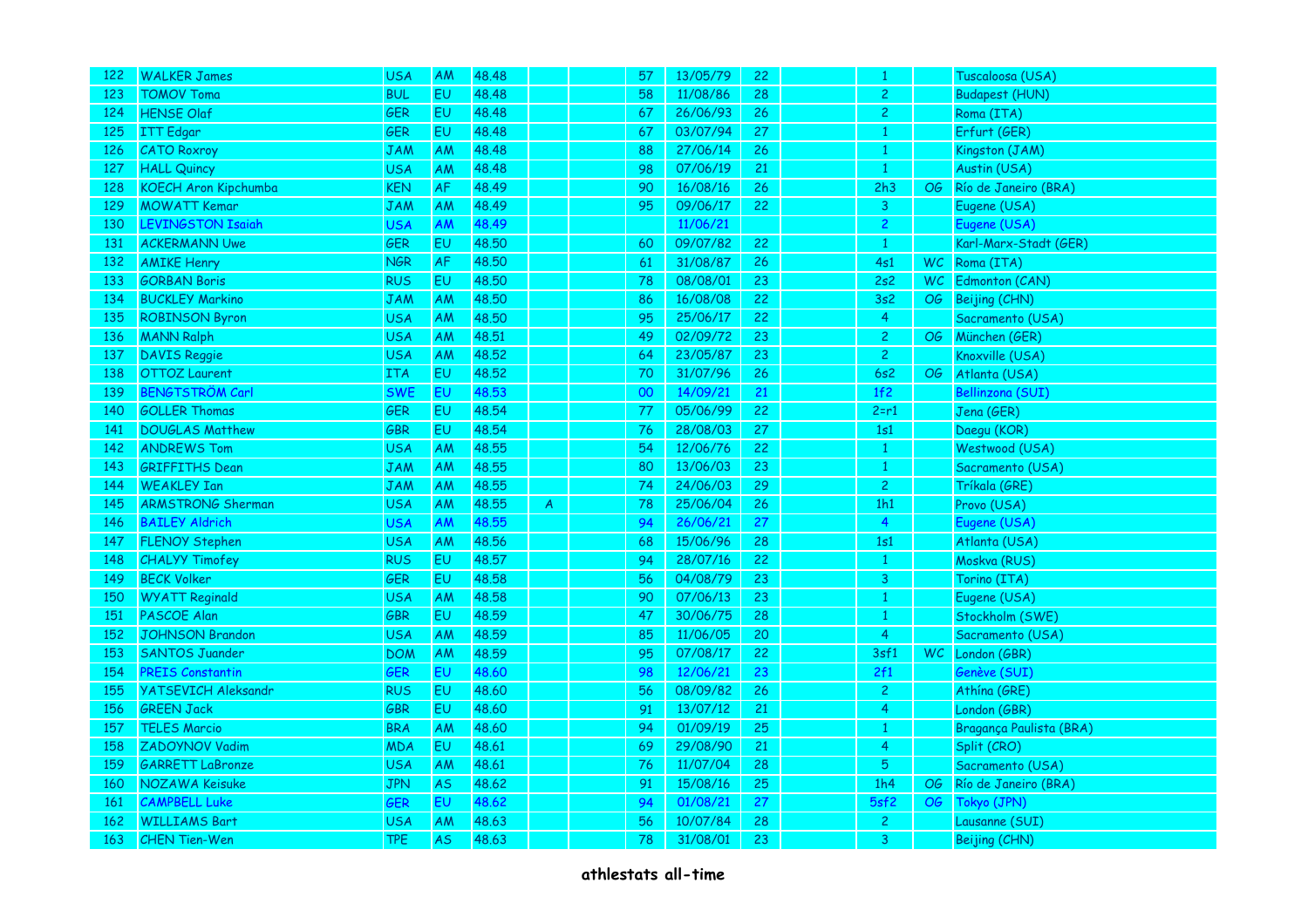| 164 | <b>SEYMOUR Jim</b>             | <b>USA</b> | AM             | 48.64 |   |       | 49              | 02/09/72 | 23 |          | 4              | OG | München (GER)                |
|-----|--------------------------------|------------|----------------|-------|---|-------|-----------------|----------|----|----------|----------------|----|------------------------------|
| 165 | <b>SAITO Yoshihiko</b>         | <b>JPN</b> | <b>AS</b>      | 48.64 |   |       | 72              | 04/10/98 | 26 |          |                |    | Kumamoto (JPN)               |
| 166 | <b>PORTER William</b>          | <b>USA</b> | AM             | 48.65 |   |       | 73              | 26/05/99 | 26 |          | 1              |    | Nassau (BAH)                 |
| 167 | <b>CHIBA Yoshihiro</b>         | JPN        | <b>AS</b>      | 48.65 |   |       | 79              | 20/05/01 | 22 |          | 1              |    | Yokohama (JPN)               |
| 168 | SILVA Andrés                   | <b>URU</b> | AM             | 48.65 |   |       | 86              | 02/08/14 | 28 |          |                |    | São Paulo (BRA)              |
| 169 | <b>ROSSER Khallifah</b>        | <b>USA</b> | AM             | 48.65 |   |       | 95              | 23/06/18 | 23 |          | 3              |    | Des Moines (USA)             |
| 170 | NICHOLS Regan                  | <b>USA</b> | AM             | 48.66 |   |       | 73              | 21/06/98 | 25 |          | 4              |    | New Orleans (USA)            |
| 171 | YOSHIKATA Masahira             | <b>JPN</b> | <b>AS</b>      | 48.66 |   |       | 82              | 19/09/05 | 23 |          | 3              |    | Yokohama (JPN)               |
| 172 | <b>LATTIN Amere</b>            | USA        | AM             | 48.66 |   |       | 97              | 27/07/19 | 22 |          | 3              |    | Des Moines (USA)             |
| 173 | <b>SUGUIMATI Mahau</b>         | <b>BRA</b> | AM             | 48.67 |   |       | 84              | 03/10/09 | 25 |          | $\mathbf{1}$   |    | Niigata (JPN)                |
| 174 | <b>HENDERSON Kevin</b>         | <b>USA</b> | AM             | 48.68 |   |       | 65              | 18/06/88 | 23 |          | 1              |    | Tampa (USA)                  |
| 175 | <b>THOMAS Tristan</b>          | <b>AUS</b> | OC             | 48.68 |   |       | 86              | 09/05/09 | 23 |          | $\overline{c}$ |    | Osaka (JPN)                  |
| 176 | <b>ABE Takatoshi</b>           | <b>JPN</b> | <b>AS</b>      | 48.68 |   |       | 91              | 03/05/18 | 27 |          | 1f4            |    | Fukuroi (JPN)                |
| 177 | <b>KUROKAWA Kazuki</b>         | <b>JPN</b> | <b>AS</b>      | 48.68 |   |       | 01              | 09/05/21 | 20 |          |                |    | Tokyo (JPN)                  |
| 178 | <b>SAMUEL Cameron</b>          | <b>USA</b> | AM             | 48.68 |   |       | 99              | 11/06/21 | 22 |          | 3              |    | Eugene (USA)                 |
| 179 | <b>GRIMES Norman</b>           | <b>USA</b> | <b>AM</b>      | 48.68 |   |       | 98              | 27/07/19 | 21 |          | 4              |    | Des Moines (USA)             |
| 180 | <b>SHINE Mike</b>              | <b>USA</b> | AM             | 48.69 |   |       | 53              | 25/07/76 | 23 |          | $\overline{2}$ | OG | Montréal (CAN)               |
| 181 | <b>EATON Ashton</b>            | <b>USA</b> | AM             | 48.69 |   |       | 88              | 11/07/14 | 26 |          | $\mathbf{2}$   |    | Glasgow (GBR)                |
| 182 | NAADOKILA Moitalel Mpoke       | KEN        | <b>AF</b>      | 48.70 |   |       | 01              | 11/06/21 | 20 |          | 4              |    | Eugene (USA)                 |
| 183 | <b>BUDKO Vladimir</b>          | <b>BLR</b> | <b>EU</b>      | 48.71 |   |       | 65              | 18/09/86 | 21 |          | $\mathbf{1}$   |    | Tashkent (UZB)               |
| 184 | <b>WOODWARD Nathan</b>         | <b>GBR</b> | EU             | 48.71 |   |       | 89              | 03/07/11 | 22 |          | 1r1            |    | La Chaux-de-Fonds (SUI)      |
| 185 | <b>LAVERTY Dale</b>            | <b>USA</b> | AM             | 48.72 | A |       | 65              | 20/04/86 | 21 |          | $\overline{2}$ |    | El Paso (USA)                |
| 186 | <b>FLEISCHHAUER Georg</b>      | GER        | EU             | 48.72 |   |       | 88              | 29/08/11 | 23 |          | 3h1            |    | WC Daegu (KOR)               |
| 187 | <b>MONTGOMERY Paul</b>         | <b>USA</b> | AM             | 48.73 | A |       | 61              | 04/06/82 | 21 |          | $\mathbf{3}$   |    | Provo (USA)                  |
| 188 | RIDGEON Jonathan               | GBR        | E <sub>U</sub> | 48.73 |   |       | 67              | 06/09/92 | 25 |          | $\overline{c}$ |    | Rieti (ITA)                  |
| 189 | <b>ALLEN CJ</b>                | USA        | <b>AM</b>      | 48.73 |   |       | 95              | 09/07/21 | 26 |          |                |    | Marietta (USA)               |
| 190 | ZAZINI Sokwakhana              | <b>RSA</b> | <b>AF</b>      | 48.73 |   |       | 00 <sub>1</sub> | 11/07/19 | 19 |          | $\overline{c}$ |    | Napoli (ITA)                 |
| 191 | <b>NALLET Jean-Claude</b>      | <b>FRA</b> | EU             | 48.6  |   | 48.94 | 47              | 08/07/70 | 23 | 04/09/74 | 1 2            |    | Colombes (FRA)   Roma (ITA)  |
| 192 | <b>BRUGGEMAN Dick</b>          | <b>USA</b> | AM             | 48.6  |   | 50.63 | 47              | 02/07/72 | 25 | 15/08/72 | 2 3r3          |    | Eugene (USA)   München (GER) |
| 193 | <b>BENNETT LaRon</b>           | <b>USA</b> | <b>AM</b>      | 48.74 |   |       | 82              | 11/06/05 | 23 |          | 5 <sup>5</sup> |    | Sacramento (USA)             |
| 194 | <b>PAGE Nat</b>                | <b>USA</b> | AM             | 48.75 |   |       | 57              | 12/09/89 | 32 |          | $\overline{2}$ |    | Verona (ITA)                 |
| 195 | <b>RODRIGUES Pedro</b>         | POR        | E <sub>U</sub> | 48.77 |   |       | 71              | 10/08/94 | 23 |          | 4              |    | Helsinki (FIN)               |
| 196 | <b>SILVA Carlos</b>            | POR        | <b>EU</b>      | 48.77 |   |       | 74              | 11/08/99 | 25 |          | 2r2            |    | Zürich (SUI)                 |
| 197 | <b>KHARLOV Aleksandr</b>       | <b>UZB</b> | <b>AS</b>      | 48.78 |   |       | 58              | 20/06/83 | 25 |          | $\mathbf{1}$   |    | Moskva (RUS)                 |
| 198 | <b>COLQUHOUN Leroy</b>         | JAM        | <b>AM</b>      | 48.79 |   |       | 80              | 25/06/05 | 25 |          | 4              |    | Kingston (JAM)               |
| 199 | <b>MORTON Amaechi</b>          | <b>NGR</b> | <b>AF</b>      | 48.79 |   |       | 89              | 08/06/12 | 23 |          | $\mathbf{1}$   |    | Des Moines (USA)             |
| 200 | <b>LEDGISTER Leonardo</b>      | JAM        | AM             | 48.79 |   |       | 99              | 29/05/21 | 22 |          | 2h2            |    | <b>College Station (USA)</b> |
| 201 | <b>BASSITT Trevor</b>          | <b>USA</b> | <b>AM</b>      | 48.80 |   |       | 98              | 06/06/21 | 23 |          | $\mathbf{1}$   |    | Nashville (USA)              |
| 202 | <b>KALOGIANNIS Athanassios</b> | GRE        | E <sub>U</sub> | 48.80 |   |       | 65              | 19/07/87 | 22 |          | $\overline{c}$ |    | Zagreb (CRO)                 |
| 203 | <b>ARCHER Kareem</b>           | JAM        | <b>AM</b>      | 48.80 |   |       | 76              | 25/05/97 | 21 |          |                |    | Fairfax (USA)                |
| 204 | <b>FLANNERY Niall</b>          | GBR        | EU             | 48.80 |   |       | 91              | 17/06/14 | 23 |          |                |    | Ostrava (CZE)                |
| 205 | <b>AYYASAMY Dharun</b>         | IND        | <b>AS</b>      | 48.80 |   |       | 96              | 16/03/19 | 23 |          |                |    | Patiala (IND)                |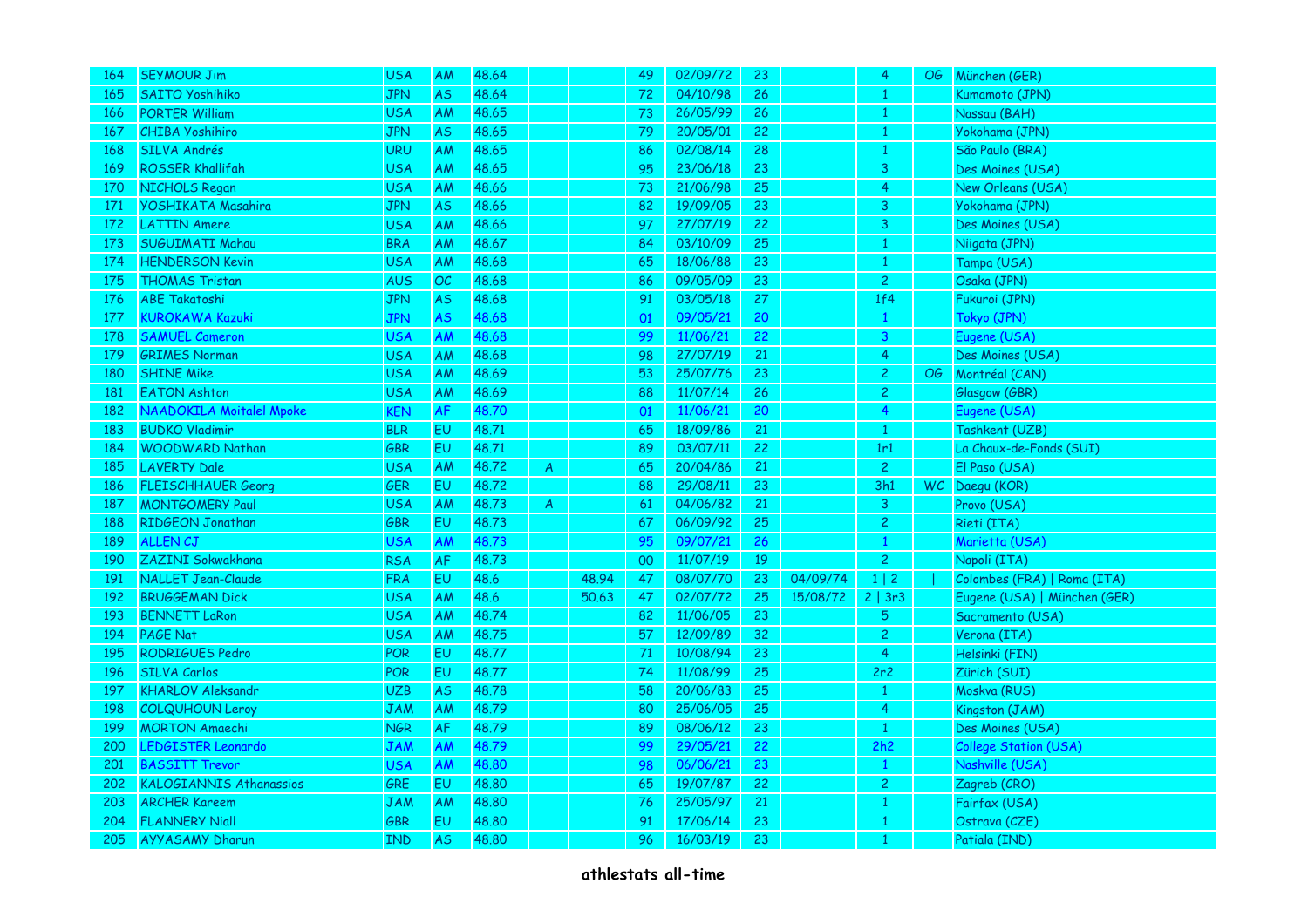| 206 | PIENAAR Hannes            | <b>RSA</b> | <b>AF</b>      | 48.81 | A            |       | 60 | 15/02/86 | 26 |          |                         |                 | Pretoria (RSA)                     |
|-----|---------------------------|------------|----------------|-------|--------------|-------|----|----------|----|----------|-------------------------|-----------------|------------------------------------|
| 207 | <b>HANEKOM Lindsay</b>    | <b>RSA</b> | AF             | 48.81 | A            |       | 93 | 27/04/19 | 26 |          |                         |                 | Germiston (RSA)                    |
| 208 | McGHEE Pat                | <b>USA</b> | AM             | 48.83 | $\mathsf{A}$ |       | 66 | 11/08/88 | 22 |          | $\mathbf{2}$            |                 | Sestriere (ITA)                    |
| 209 | <b>LUIS Yacnier</b>       | CUB        | AM             | 48.83 |              |       | 82 | 25/06/04 | 22 |          | 1                       |                 | La Habana (CUB)                    |
| 210 | <b>CUNNINGHAM Ricardo</b> | <b>JAM</b> | AM             | 48.83 |              |       | 82 | 23/06/17 | 35 |          | 3                       |                 | Kingston (JAM)                     |
| 211 | <b>ROWE Shawn</b>         | <b>JAM</b> | <b>AM</b>      | 48.83 |              |       | 92 | 01/08/21 | 29 |          | 6sf2                    | $\overline{OG}$ | Tokyo (JPN)                        |
| 212 | <b>CHESHKO Aleksandr</b>  | <b>UKR</b> | EU.            | 48.7  |              | 49.65 | 58 | 03/09/82 | 24 | 27/08/81 | $1 \mid 2 \mid$         |                 | Cherkassy (UKR)   Kyiv (UKR)       |
| 213 | <b>YEGO Gideon</b>        | <b>KEN</b> | AF             | 48.7  | $A \mid$     | 49.09 | 60 | 13/08/88 | 28 | 24/09/91 | $1 \mid 2$              |                 | Nairobi (KEN)   Al-Qâhirah (EGY)   |
| 214 | <b>KINYOR Barnabas</b>    | <b>KEN</b> | AF             | 48.7  |              | 48.90 | 61 | 03/07/93 | 32 | 03/08/92 | 1   3h7                 |                 | OG Nairobi (KEN)   Barcelona (ESP) |
| 215 | <b>KAWAMURA Hideaki</b>   | <b>JPN</b> | <b>AS</b>      | 48.84 |              |       | 74 | 09/09/00 | 26 |          | 5 <sup>1</sup>          |                 | Yokohama (JPN)                     |
| 216 | <b>CARABELLI Gianni</b>   | ITA        | EU.            | 48.84 |              |       | 79 | 08/07/05 | 26 |          | 8                       |                 | Roma (ITA)                         |
| 217 | <b>WILLIAMS Rhys</b>      | GBR        | EU             | 48.84 |              |       | 84 | 17/07/13 | 29 |          | 3r1                     |                 | Luzern (SUI)                       |
| 218 | <b>UKAOMA Miles</b>       | NGR        | <b>AF</b>      | 48.84 |              |       | 92 | 31/07/15 | 23 |          | 1                       |                 | Warri (NGR)                        |
| 219 | <b>YAMAUCHI Hiromu</b>    | <b>JPN</b> | AS             | 48.84 |              |       | 99 | 09/05/21 | 22 |          | $\overline{2}$          |                 | Tokyo (JPN)                        |
| 220 | <b>MURDOCK Corey</b>      | <b>USA</b> | <b>AM</b>      | 48.85 |              |       | 75 | 12/07/99 | 24 |          | 4                       |                 | Palma de Mallorca (ESP)            |
| 221 | <b>YOSHIZAWA Ken</b>      | <b>JPN</b> | <b>AS</b>      | 48.85 |              |       | 78 | 10/07/04 | 26 |          |                         |                 | Fukuroi (JPN)                      |
| 222 | McLAUGHLIN Taylor         | <b>USA</b> | AM             | 48.85 |              |       | 97 | 07/06/19 | 22 |          | $\overline{4}$          |                 | Austin (USA)                       |
| 223 | CARISTAN Stéphane         | <b>FRA</b> | E <sub>U</sub> | 48.86 |              |       | 64 | 06/08/92 | 28 |          | $\overline{7}$          | OG              | Barcelona (ESP)                    |
| 224 | <b>SHARPE Frederick</b>   | <b>USA</b> | AM             | 48.86 |              |       | 78 | 18/05/03 | 25 |          | $\overline{2}$          |                 | Knoxville (USA)                    |
| 225 | <b>ABOU HAMED Ziad</b>    | <b>AUS</b> | OC             | 48.87 |              |       | 70 | 20/02/99 | 29 |          | $\mathbf{1}$            |                 | Sydney (AUS)                       |
| 226 | FERNÁNDEZ Sérgio          | <b>ESP</b> | <b>EU</b>      | 48,87 |              |       | 93 | 16/08/16 | 23 |          | 3h1                     | OG              | Río de Janeiro (BRA)               |
| 227 | <b>TOYODA Masaki</b>      | <b>JPN</b> | <b>AS</b>      | 48.87 |              |       | 98 | 09/05/21 | 23 |          | $\overline{\mathbf{3}}$ |                 | Tokyo (JPN)                        |
| 228 | <b>WILLIAMS Jonathan</b>  | <b>BIZ</b> | AM             | 48.88 |              |       | 83 | 14/07/07 | 24 |          | $\mathbf{2}$            |                 | San Salvador (ESA)                 |
| 229 | <b>BABINEAUX Ricky</b>    | <b>USA</b> | AM             | 48,88 |              |       | 90 | 10/07/16 | 26 |          | 4                       |                 | Eugene (USA)                       |
| 230 | <b>KÖHRBRÜCK Carsten</b>  | <b>GER</b> | EU.            | 48.89 |              |       | 67 | 12/08/90 | 23 |          | 1                       |                 | Düsseldorf (GER)                   |
| 231 | <b>MASON Jamele</b>       | <b>PUR</b> | AM             | 48.89 |              |       | 89 | 08/06/12 | 23 |          | $\overline{2}$          |                 | Des Moines (USA)                   |
| 232 | <b>BORSUMATO Anthony</b>  | GBR        | <b>EU</b>      | 48.90 |              |       | 73 | 14/07/02 | 29 |          | $\overline{2}$          |                 | Birmingham (GBR)                   |
| 233 | <b>HAYDEN Ryan</b>        | <b>USA</b> | <b>AM</b>      | 48.91 |              |       | 71 | 16/06/95 | 24 |          | 2s2                     |                 | Sacramento (USA)                   |
| 234 | <b>DOLLENDORF Marc</b>    | <b>BEL</b> | <b>EU</b>      | 48.91 |              |       | 66 | 31/07/96 | 30 |          | <b>8s2</b>              | $\overline{OG}$ | Atlanta (USA)                      |
| 235 | <b>KRITZINGER Marnus</b>  | <b>RSA</b> | AF             | 48.92 |              |       | 82 | 11/04/03 | 21 |          | $\overline{2}$          |                 | Durban (RSA)                       |
| 236 | <b>CHEN Chieh</b>         | <b>TPE</b> | <b>AS</b>      | 48.92 |              |       | 92 | 22/04/19 | 27 |          | $\mathbf{2}$            |                 | Doha (QAT)                         |
| 237 | <b>KAJIKI Ryo</b>         | JPN        | <b>AS</b>      | 48.92 |              |       | 95 | 22/09/19 | 24 |          | $\mathbf{1}$            |                 | Osaka (JPN)                        |
| 238 | <b>FINDLAY Adrian</b>     | <b>JAM</b> | AM             | 48.93 |              |       | 82 | 19/04/08 | 26 |          | 2r2                     |                 | Lawrence (USA)                     |
| 239 | <b>VANDERSTOCK Geoff</b>  | <b>USA</b> | <b>AM</b>      | 48.94 | $\mathsf{A}$ |       | 46 | 11/09/68 | 22 |          | $\mathbf{1}$            |                 | South Lake Tahoe (USA)             |
| 240 | DJEDJEMEL R. Meledje      | CIV        | <b>AF</b>      | 48.94 |              |       | 58 | 13/08/86 | 28 |          | 4                       |                 | Zürich (SUI)                       |
| 241 | <b>KUCEJ Josef</b>        | <b>SVK</b> | EU             | 48.94 |              |       | 65 | 21/06/89 | 24 |          | $\mathbf{1}$            |                 | Praha (CZE)                        |
| 242 | <b>FRINOLLI Giorgio</b>   | <b>ITA</b> | EU             | 48.8  |              | 49.04 | 70 | 20/05/01 | 31 | 06/06/01 | $1 \mid 3$              |                 | Rieti (ITA)   Milano (ITA)         |
| 243 | <b>AL-HAMAIDI Ibrahim</b> | <b>KSA</b> | <b>AS</b>      | 48.94 |              |       | 85 | 16/07/04 | 19 |          | 3 <sup>°</sup>          |                 | Grosseto (ITA)                     |
| 244 | <b>THOMAS Jon</b>         | <b>USA</b> | <b>AM</b>      | 48.95 |              |       | 63 | 19/05/85 | 22 |          | 1                       |                 | Evanston (USA)                     |
| 245 | <b>KORTBEEK Thomas</b>    | <b>NED</b> | EU             | 48.95 |              |       | 81 | 30/08/03 | 22 |          |                         |                 | Daegu (KOR)                        |
| 246 | <b>LITTLE Gregory</b>     | JAM        | AM             | 48.95 |              |       | 83 | 28/08/05 | 22 |          | 3                       |                 | Rieti (ITA)                        |
| 247 | SHOGATA Kazuya            | <b>JPN</b> | AS             | 48.95 |              |       | 83 | 19/09/05 | 22 |          | 5                       |                 | Yokohama (JPN)                     |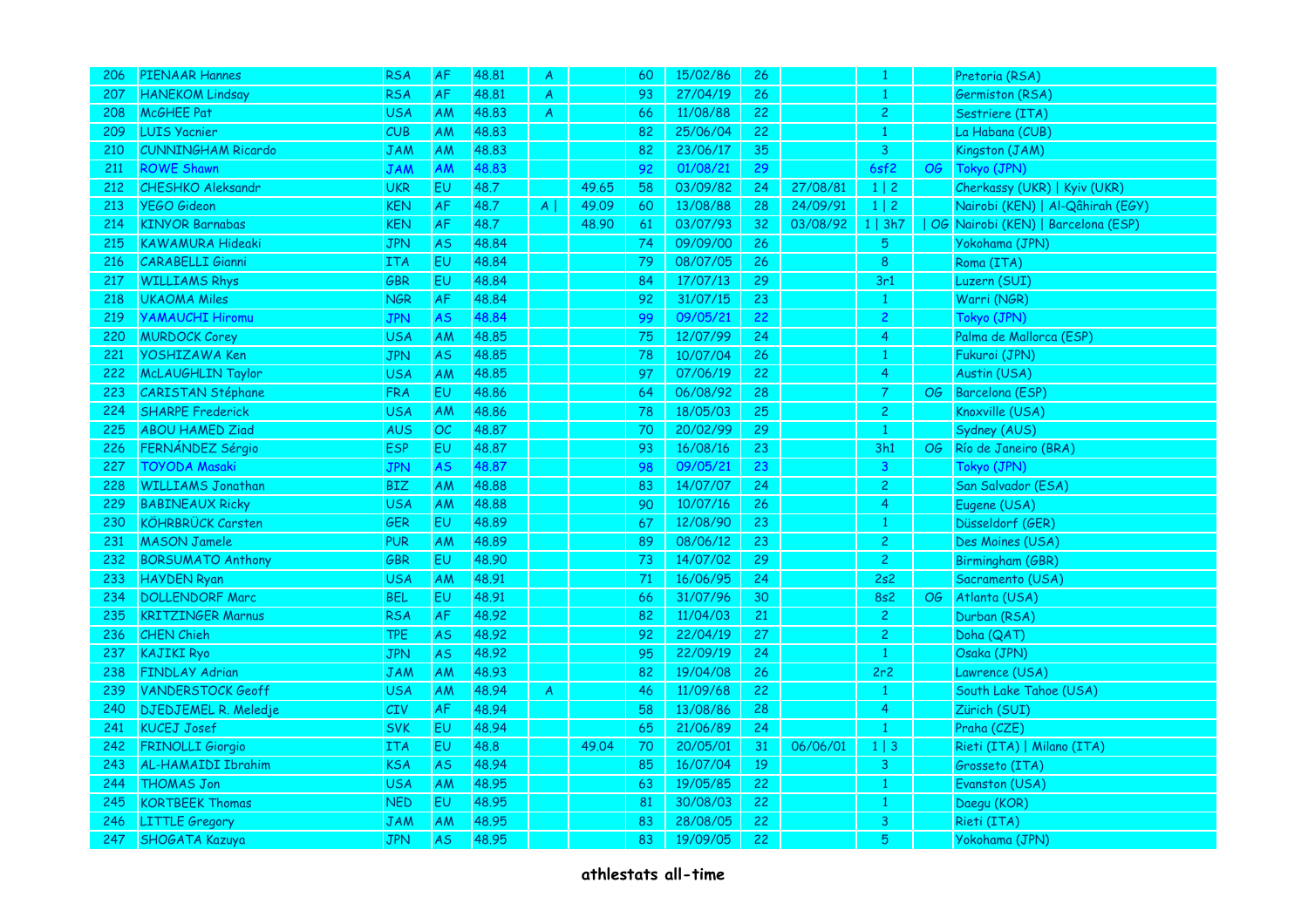| 248 | <b>SDAD Mustapha</b>        | <b>MAR</b> | <b>AF</b> | 48.96 |                |       | 70 | 07/08/01 | 31 |          | 2h2            |    | WC Edmonton (CAN)                    |
|-----|-----------------------------|------------|-----------|-------|----------------|-------|----|----------|----|----------|----------------|----|--------------------------------------|
| 249 | <b>WILLEMSE Martin</b>      | <b>RSA</b> | AF        | 48.96 |                |       | 75 | 31/08/01 | 26 |          | $5^{\circ}$    |    | Beijing (CHN)                        |
| 250 | <b>FRANZ Felix</b>          | GER        | EU        | 48.96 |                |       | 93 | 13/08/14 | 21 |          | 3sf3           |    | Zürich (SUI)                         |
| 251 | <b>AGYEKUM Emil</b>         | <b>GER</b> | EU        | 48.96 |                |       | 99 | 10/07/21 | 22 |          | 2f1            |    | Tallinn (EST)                        |
| 252 | <b>BRAND Dany</b>           | SUI        | EU        | 48.96 |                |       | 96 | 14/09/21 | 25 |          | 2f2            |    | <b>Bellinzona (SUI)</b>              |
| 253 | <b>OCHAKO</b> Shem          | <b>KEN</b> | AF        | 48.97 | $\overline{A}$ |       | 64 | 09/08/87 | 23 |          | $\overline{2}$ |    | Nairobi (KEN)                        |
| 254 | <b>LIPSKIY Mikhail</b>      | <b>RUS</b> | <b>EU</b> | 48.97 |                |       | 82 | 25/07/04 | 22 |          | $\mathbf{1}$   |    | Tula (RUS)                           |
| 255 | <b>VASILYEV Nikolay</b>     | <b>UKR</b> | EU        | 48.98 | A              |       | 56 | 11/09/79 | 23 |          | 1s1            |    | Cd. México (MEX)                     |
| 256 | <b>ILCHENKO Nikolay</b>     | <b>TJK</b> | <b>AS</b> | 48.98 |                |       | 63 | 18/09/86 | 23 |          | 2 <sup>1</sup> |    | Tashkent (UZB)                       |
| 257 | <b>BROWN Omar</b>           | <b>JAM</b> | AM        | 48.98 |                |       | 75 | 17/05/98 | 23 |          | $\mathbf{1}$   |    | Columbia (USA)                       |
| 258 | <b>CRAY Eric</b>            | <b>PHI</b> | <b>AS</b> | 48.98 |                |       | 88 | 23/06/16 | 28 |          | 2r2            |    | Madrid (ESP)                         |
| 259 | <b>JOHNSON Ferdana</b>      | <b>USA</b> | AM        | 48.99 | A              |       | 72 | 25/06/04 | 32 |          | 3h1            |    | Provo (USA)                          |
| 260 | <b>LAMBRUGHI Mario</b>      | <b>ITA</b> | EU        | 48.99 |                |       | 92 | 13/05/18 | 26 |          | 1f2            |    | Rieti (ITA)                          |
| 261 | <b>WILLIAMS Wes</b>         | <b>USA</b> | AM        | 49.00 |                |       | 48 | 12/06/76 | 28 |          | 5 <sup>1</sup> |    | Westwood (USA)                       |
| 262 | <b>KING James</b>           | <b>USA</b> | AM        | 49.00 |                |       | 49 | 07/09/79 | 30 |          | $\overline{c}$ |    | Bratislava (SVK)                     |
| 263 | <b>ALONSO Jose</b>          | <b>ESP</b> | EU.       | 49.00 |                |       | 57 | 31/08/87 | 30 |          | 4s2            |    | WC Roma (ITA)                        |
| 264 | <b>BEDI Tibor</b>           | <b>HUN</b> | EU        | 49.00 |                |       | 74 | 25/08/99 | 25 |          | 6s2            | WC | Sevilla (ESP)                        |
| 265 | <b>DEREVYAGIN Aleksandr</b> | <b>RUS</b> | <b>EU</b> | 49.00 |                |       | 79 | 18/07/08 | 29 |          | $\mathbf{1}$   |    | Kazan (RUS)                          |
| 266 | HENNIGE Gerhard             | <b>GER</b> | EU        | 49.02 | A              |       | 40 | 15/10/68 | 28 |          | $\overline{2}$ | OG | Cd. México (MEX)                     |
| 267 | <b>GAVRILENKO Yevgeniy</b>  | <b>BLR</b> | EU        | 49.02 |                |       | 51 | 30/05/76 | 25 |          | $\mathbf{1}$   |    | München (GER)                        |
| 268 | <b>BOTHA Hennie</b>         | <b>RSA</b> | AF        | 49.02 | A              |       | 75 | 14/02/00 | 25 |          | 1r1            |    | Potchefstroom (RSA)                  |
| 269 | <b>SHIRYAYEV Vladislav</b>  | <b>RUS</b> | EU        | 49.02 |                |       | 73 | 25/07/00 | 27 |          | $\mathbf{1}$   |    | Tula (RUS)                           |
| 270 | <b>STEELE Bryan</b>         | <b>JAM</b> | AM        | 49.02 |                |       | 84 | 10/06/06 | 22 |          | 2 <sup>1</sup> |    | Sacramento (USA)                     |
| 271 | <b>COUTO Kurt</b>           | <b>MOZ</b> | AF        | 49.02 |                |       | 85 | 11/06/12 | 27 |          | 1r1            |    | Praha (CZE)                          |
| 272 | SHERWOOD John               | GBR        | <b>EU</b> | 49.03 | A              |       | 45 | 15/10/68 | 23 |          | 3              | OG | Cd. México (MEX)                     |
| 273 | NYBERG Thomas               | <b>SWE</b> | EU        | 49.03 |                |       | 62 | 31/08/87 | 25 |          | 5s2            |    | WC Roma (ITA)                        |
| 274 | <b>MENG Yan</b>             | CHN        | <b>AS</b> | 49.03 |                |       | 80 | 22/05/06 | 26 |          | $\mathbf{1}$   |    | <b>Bangalore (IND)</b>               |
| 275 | <b>KONISHI Yuta</b>         | <b>JPN</b> | <b>AS</b> | 49.03 |                |       | 90 | 23/06/17 | 27 |          | 1h1            |    | Osaka (JPN)                          |
| 276 | <b>HAPPIO Wilfried</b>      | <b>FRA</b> | EU        | 49.03 |                |       | 98 | 14/07/19 | 21 |          | $\mathbf{1}$   |    | Gävle (SWE)                          |
| 277 | <b>COLLETT Wayne</b>        | <b>USA</b> | AM        | 48.9  | <b>y</b>       |       | 49 | 20/06/70 | 21 |          | $\overline{2}$ |    | Des Moines (USA)                     |
| 278 | <b>TURNER Sam</b>           | <b>USA</b> | <b>AM</b> | 49.04 |                |       | 57 | 13/07/78 | 21 |          | $\overline{3}$ |    | Lausanne (SUI)                       |
| 279 | <b>KITUR Simon</b>          | <b>KEN</b> | AF        | 48.9  | $A \mid$       | 49.70 | 59 | 13/08/88 | 29 | 03/08/84 | 2   2h4        |    | OG Nairobi (KEN)   Los Angeles (USA) |
| 280 | JEAN-THEODORE Olivier       | <b>FRA</b> | <b>EU</b> | 49.04 |                |       | 74 | 18/08/02 | 28 |          | 1r1            |    | La Chaux-de-Fonds (SUI)              |
| 281 | <b>KOEKEMOER Pieter</b>     | <b>RSA</b> | <b>AF</b> | 49.04 |                |       | 82 | 31/03/07 | 25 |          | $\overline{2}$ |    | Durban (RSA)                         |
| 282 | <b>KAWAKITA Naohiro</b>     | <b>JPN</b> | <b>AS</b> | 49.04 |                |       | 80 | 03/10/09 | 29 |          | 3              |    | Niigata (JPN)                        |
| 283 | <b>BROWN Bryce</b>          | <b>USA</b> | AM        | 49.04 |                |       | 88 | 15/05/11 | 23 |          | $\mathbf{1}$   |    | Norman (USA)                         |
| 284 | <b>ROBERTSON Josef</b>      | JAM        | AM        | 49.04 | A              |       | 87 | 16/08/14 | 27 |          | 2 <sup>1</sup> |    | Cd. México (MEX)                     |
| 285 | <b>SHABLYUYEV Ivan</b>      | <b>RUS</b> | <b>EU</b> | 49.04 |                |       | 88 | 10/07/15 | 27 |          | 3              |    | Gwangju (KOR)                        |
| 286 | <b>BULTHEEL Michaël</b>     | <b>BEL</b> | EU        | 49.04 |                |       | 86 | 26/07/15 | 29 |          | $\mathbf{1}$   |    | <b>Bruxelles (BEL)</b>               |
| 287 | <b>MÖRÖ Oskari</b>          | <b>FIN</b> | EU        | 49.04 |                |       | 93 | 15/08/16 | 23 |          | 4h5            | OG | Río de Janeiro (BRA)                 |
| 288 | <b>CALK Craig</b>           | <b>USA</b> | AM        | 49.05 |                |       | 65 | 17/05/87 | 22 |          | $\mathbf{1}$   |    | Lubbock (USA)                        |
| 289 | <b>SMITH Willie</b>         | <b>NAM</b> | <b>AF</b> | 49.05 | A              |       | 77 | 16/03/01 | 24 |          | 3r1            |    | Roodepoort (RSA)                     |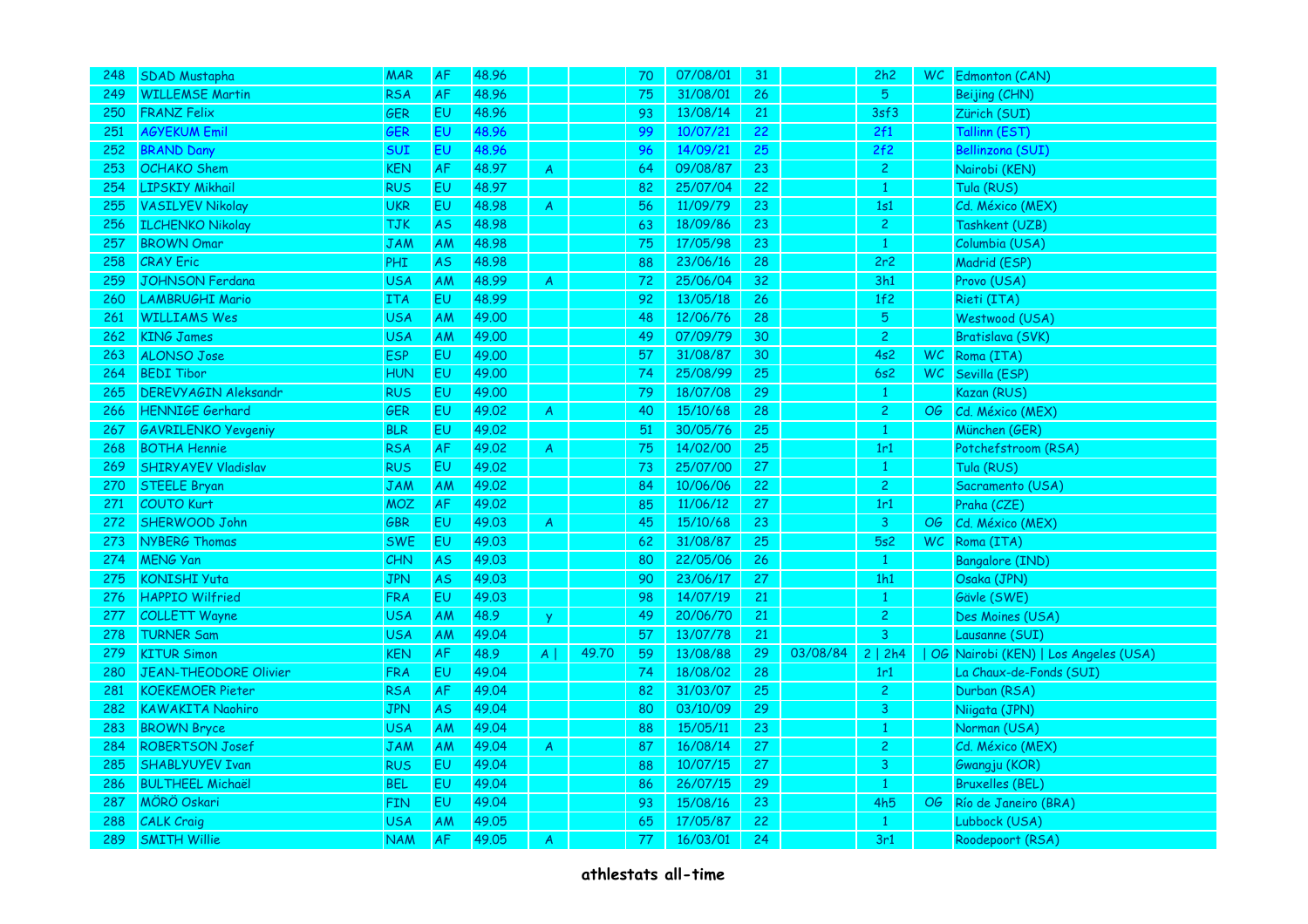| 290 | <b>WHITNEY Ron</b>        | <b>USA</b> | AM        | 49.06 | A              | 42 | 13/10/68 | 26 | 1h3             | OG | Cd. México (MEX)            |
|-----|---------------------------|------------|-----------|-------|----------------|----|----------|----|-----------------|----|-----------------------------|
| 291 | <b>YATES Richard</b>      | <b>GBR</b> | <b>EU</b> | 49.06 |                | 86 | 26/07/08 | 22 | $\overline{2}$  |    | London (GBR)                |
| 292 | <b>MAENO</b> Kei          | <b>JPN</b> | <b>AS</b> | 49.06 |                | 91 | 23/06/17 | 26 | 2h1             |    | Osaka (JPN)                 |
| 293 | <b>ZEMSKOV Tagir</b>      | <b>RUS</b> | EU.       | 49.07 |                | 62 | 08/06/86 | 24 | 2r1             |    | Leningrad (RUS)             |
| 294 | CADOGAN Gary              | GBR        | EU        | 49.07 |                | 66 | 22/07/94 | 28 | $\overline{3}$  |    | Oslo (NOR)                  |
| 295 | <b>ALEJANDRO Eric</b>     | <b>PUR</b> | AM        | 49.07 |                | 86 | 02/08/14 | 28 | $\overline{c}$  |    | São Paulo (BRA)             |
| 296 | <b>ANGELA Ramsey</b>      | <b>NED</b> | EU.       | 49.07 |                | 99 | 10/07/21 | 22 | 3f1             |    | Tallinn (EST)               |
| 297 | <b>SABER Ashraf</b>       | <b>ITA</b> | EU        | 49.08 |                | 73 | 05/06/96 | 23 | 5               |    | Roma (ITA)                  |
| 298 | <b>SOUCEK Lukas</b>       | CZE        | EU        | 49.08 |                | 75 | 12/07/97 | 22 |                 |    | Turku (FIN)                 |
| 299 | <b>WHYTE Wayne</b>        | <b>JAM</b> | AM        | 49.08 |                | 74 | 12/07/98 | 24 | $\mathbf{1}$    |    | Jona (SUI)                  |
| 300 | <b>YOUNG Blair</b>        | <b>AUS</b> | OC        | 49.08 | A              | 71 | 18/03/00 | 29 | $\overline{c}$  |    | Pietersburg (RSA)           |
| 301 | <b>GLOVER Samuel</b>      | <b>USA</b> | AM        | 49.08 |                | 80 | 02/06/00 | 20 | 4               |    | Durham (USA)                |
| 302 | <b>WATTS Mario</b>        | JAM        | AM        | 49.08 |                | 75 | 01/07/00 | 25 |                 |    | <b>Indianapolis (USA)</b>   |
| 303 | RODRÍGUEZ Eduardo Iván    | <b>ESP</b> | <b>EU</b> | 49.08 |                | 78 | 07/08/04 | 26 | $\mathbf{1}$    |    | Huelva (ESP)                |
| 304 | <b>KUCERA Martin</b>      | <b>SVK</b> | <b>EU</b> | 49.08 |                | 90 | 07/07/16 | 26 | 4h1             |    | Amsterdam (NED)             |
| 305 | <b>BECK Marty</b>         | <b>USA</b> | AM        | 49.09 |                | 80 | 02/06/00 | 20 | 4               |    | Durham (USA)                |
| 306 | <b>BRUWIER Jean-Paul</b>  | <b>BEL</b> | <b>EU</b> | 49.09 |                | 71 | 28/06/96 | 25 | 5               |    | Paris (FRA)                 |
| 307 | TESARIK Štěpán            | CZE        | <b>EU</b> | 49.09 |                | 78 | 10/08/03 | 25 | 1               |    | Szombathely (HUN)           |
| 308 | <b>MELNYKOV Stanislav</b> | <b>UKR</b> | EU        | 49.09 |                | 87 | 31/07/10 | 23 | 3               |    | Barcelona (ESP)             |
| 309 | <b>WEBER Hartmut</b>      | GER        | <b>EU</b> | 49.10 |                | 60 | 15/05/82 | 22 |                 |    | Dortmund (GER)              |
| 310 | <b>HOLLOWAY Bernie</b>    | <b>USA</b> | AM        | 49.10 | $\overline{A}$ | 61 | 04/06/82 | 21 | 4               |    | Provo (USA)                 |
| 311 | <b>GRAY Jordan</b>        | <b>USA</b> | <b>AM</b> | 49.10 |                | 71 | 04/06/93 | 22 | $\overline{c}$  |    | New Orleans (USA)           |
| 312 | <b>BRONSTON Robert</b>    | <b>USA</b> | <b>AM</b> | 49.10 |                | 74 | 14/06/97 | 23 | 5s1             |    | <b>Indianapolis (USA)</b>   |
| 313 | da SILVA Cleverson        | <b>BRA</b> | AM        | 49.10 |                | 73 | 28/07/99 | 26 | 5 <sub>o</sub>  |    | Winnipeg (CAN)              |
| 314 | <b>MAILLARD Sébastien</b> | <b>FRA</b> | EV.       | 49.10 |                | 81 | 14/06/03 | 22 | 1r1             |    | Genève (SUI)                |
| 315 | EL-IDRISSI Cédric         | SUI        | EU        | 49.10 |                | 77 | 06/07/03 | 26 | $\mathbf{1}$    |    | Frauenfeld (SUI)            |
| 316 | <b>MONTEIRO Edivaldo</b>  | POR        | EU        | 49.10 |                | 76 | 26/06/04 | 28 | 1r <sub>2</sub> |    | Bern (SUI)                  |
| 317 | <b>MATSUSHITA Yuki</b>    | <b>JPN</b> | <b>AS</b> | 49.10 |                | 91 | 08/05/16 | 25 | $\mathbf{3}$    |    | Kawasaki (JPN)              |
| 318 | <b>ZAMORA Leandro</b>     | CUB        | AM        | 49.10 |                | 96 | 29/04/18 | 22 |                 |    | Querétaro (MEX)             |
| 319 | <b>KOPITAR Rok</b>        | <b>SLO</b> | <b>EU</b> | 49.11 |                | 59 | 03/06/80 | 21 |                 |    | Maribor (SLO)               |
| 320 | <b>OAKES Gary</b>         | GBR        | EU        | 49.11 |                | 58 | 26/07/80 | 22 | $\overline{3}$  | OG | Moskva (RUS)                |
| 321 | <b>ELIAS Matthew</b>      | GBR        | <b>EU</b> | 49.11 |                | 79 | 28/07/02 | 23 | 1h1             |    | Manchester (GBR)            |
| 322 | <b>HIERREZUELO Sergio</b> | CUB        | AM        | 49.11 |                | 82 | 20/05/05 | 23 |                 |    | La Habana (CUB)             |
| 323 | SKOMOROKHOV Vyacheslav    | <b>UKR</b> | <b>EU</b> | 49.12 | $\mathsf{A}$   | 40 | 15/10/68 | 28 | 5               | OG | Cd. México (MEX)            |
| 324 | <b>CORDERO Domingo</b>    | <b>PUR</b> | AM        | 49.12 | $\overline{A}$ | 65 | 26/07/91 | 26 | $\mathbf{1}$    |    | Xalapa (MEX)                |
| 325 | <b>KÖNIGSMARK Varg</b>    | GER        | <b>EU</b> | 49.12 |                | 92 | 13/08/14 | 22 | 2sf1            |    | Zürich (SUI)                |
| 326 | <b>YAMAMOTO Tatsuhiro</b> | <b>JPN</b> | <b>AS</b> | 49.12 |                | 97 | 13/09/20 | 23 |                 |    | Niigata (JPN)               |
| 327 | <b>ABDULRAHMAN Bader</b>  | <b>KUW</b> | <b>AS</b> | 49.13 |                | 77 | 18/05/02 | 25 | $\mathbf{1}$    |    | Hyderabad (IND)             |
| 328 | MAIGA Ibrahim             | MLI        | <b>AF</b> | 49.13 |                | 79 | 28/04/07 | 28 | 3               |    | Dakar (SEN)                 |
| 329 | <b>BELLAABOUSS Fadil</b>  | <b>FRA</b> | EU        | 49.13 |                | 86 | 09/07/10 | 24 |                 |    | Valence (FRA)               |
| 330 | <b>ESTEFANI Hederson</b>  | <b>BRA</b> | AM        | 49.13 |                | 91 | 11/06/17 | 26 | $\overline{c}$  |    | São Bernardo do Campo (BRA) |
| 331 | <b>AZIZI</b> Zied         | <b>TUN</b> | <b>AF</b> | 49.13 |                | 91 | 29/06/18 | 27 | 3               |    | Tarragona (ESP)             |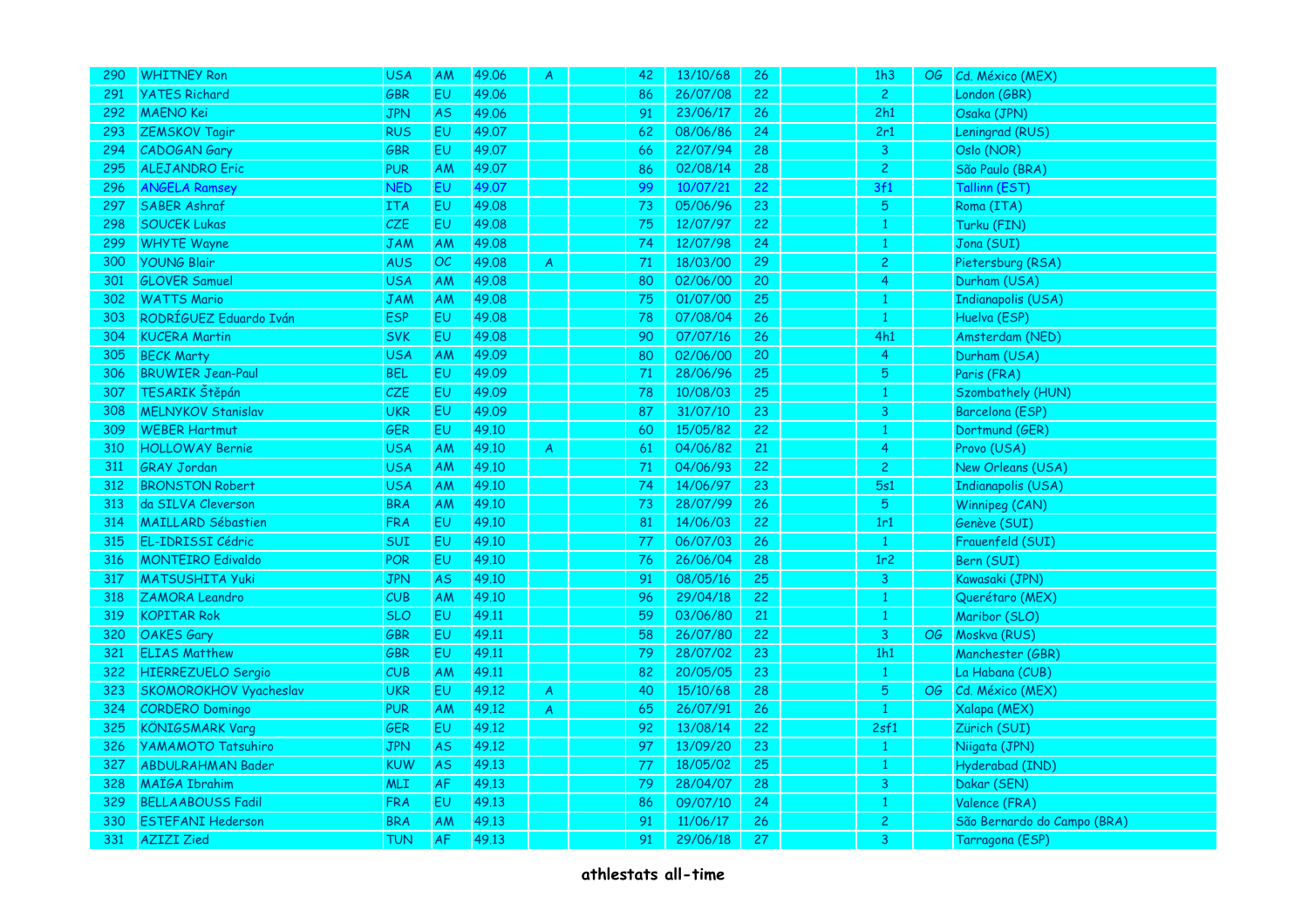| 332 | <b>MADARI PILLYALIL Jabir</b> | <b>IND</b> | <b>AS</b> | 49.13 |                |       | 96 | 22/04/19 | 23 |          | 3 <sup>°</sup>  |                 | Doha (QAT)                         |
|-----|-------------------------------|------------|-----------|-------|----------------|-------|----|----------|----|----------|-----------------|-----------------|------------------------------------|
| 333 | POTGIETER Gerhardus           | <b>RSA</b> | <b>AF</b> | 49.0  | $A \mid y$     | 49.46 | 37 | 16/04/60 | 23 | 22/07/58 | $1 \mid 1$      |                 | Bloemfontein (RSA)   Cardiff (GBR) |
| 334 | <b>FRINOLLI Roberto</b>       | <b>ITA</b> | EU        | 49.14 | $\overline{A}$ |       | 40 | 14/10/68 | 28 |          | 1s1             | OG              | Cd. México (MEX)                   |
| 335 | <b>KOSKEI William</b>         | KEN        | <b>AF</b> | 49.0  | $A \mid$       | 49.34 | 48 | 27/05/72 | 24 | 29/01/74 | $1 \mid 3$      |                 | Nairobi (KEN)   Christchurch (NZL) |
| 336 | <b>TOUATI Mohamed</b>         | <b>TUN</b> | AF        | 49.14 |                |       | 98 | 28/09/19 | 21 |          | 5sf1            |                 | WC Doha (QAT)                      |
| 337 | <b>SCHUBERT Rainer</b>        | <b>GER</b> | EU        | 49.15 | $\mathsf{A}$   |       | 41 | 13/10/68 | 27 |          | 2h3             | OG              | Cd. México (MEX)                   |
| 338 | <b>ROTHELL John</b>           | <b>USA</b> | AM        | 49.15 |                |       | 72 | 25/03/95 | 23 |          | $\mathbf{1}$    |                 | Gainesville (USA)                  |
| 339 | <b>SCHIRRMEISTER Silvio</b>   | GER        | EU        | 49.15 |                |       | 88 | 22/06/13 | 25 |          | 1r <sub>2</sub> |                 | Gateshead (GBR)                    |
| 340 | <b>GRANT Robert</b>           | <b>USA</b> | <b>AM</b> | 49.15 |                |       | 96 | 13/05/17 | 21 |          | 3 <sup>°</sup>  |                 | Columbia (USA)                     |
| 341 | <b>GRAY Paul</b>              | GBR        | EU        | 49.16 |                |       | 69 | 18/08/98 | 29 |          | 3h3             |                 | <b>Budapest (HUN)</b>              |
| 342 | ALOZÍDIS Minás                | GRE        | EU        | 49.16 |                |       | 84 | 02/07/07 | 23 |          | 8               |                 | Athina (GRE)                       |
| 343 | <b>McALISTER Chris</b>        | GBR        | EU        | 49.16 |                |       | 95 | 04/07/21 | 26 |          | $5\overline{5}$ |                 | Stockholm (SWE)                    |
| 344 | <b>SMITH Karl</b>             | JAM        | <b>AM</b> | 49.17 |                |       | 59 | 15/05/82 | 23 |          | $\overline{c}$  |                 | Houston (USA)                      |
| 345 | <b>SZPARAK Ryszard</b>        | POL        | EU        | 49.17 |                |       | 51 | 08/08/83 | 32 |          | 3s2             |                 | WC Helsinki (FIN)                  |
| 346 | <b>DUMA Christian</b>         | GER        | EU        | 49.17 |                |       | 82 | 18/06/05 | 23 |          | $\overline{4}$  |                 | Firenze (ITA)                      |
| 347 | <b>GASPAR José Luis</b>       | CUB        | <b>AM</b> | 49.17 |                |       | 95 | 11/06/16 | 21 |          | 1r <sub>2</sub> |                 | La Habana (CUB)                    |
| 348 | <b>PALMER Desmond</b>         | <b>USA</b> | <b>AM</b> | 49.17 |                |       | 95 | 14/05/17 | 22 |          | $\mathbf{2}$    |                 | Atlanta (USA)                      |
| 349 | <b>SMITH Ray</b>              | <b>USA</b> | <b>AM</b> | 49.18 |                |       | 57 | 16/06/84 | 27 |          | 2h1             |                 | Los Angeles (USA)                  |
| 350 | <b>SMITH Antonio</b>          | <b>VEN</b> | AM        | 49.18 |                |       | 67 | 14/07/91 | 24 |          | $\mathbf{1}$    |                 | Caracas (VEN)                      |
| 351 | <b>JACKSON Mark</b>           | CAN        | <b>AM</b> | 49.18 |                |       | 69 | 03/08/92 | 23 |          | 4h3             | OG              | Barcelona (ESP)                    |
| 352 | <b>BENEKE PC</b>              | <b>RSA</b> | AF        | 49.18 |                |       | 90 | 13/04/13 | 23 |          | $\overline{2}$  |                 | Stellenbosch (RSA)                 |
| 353 | <b>TEREZAN Artur</b>          | <b>BRA</b> | <b>AM</b> | 49.18 |                |       | 91 | 16/09/18 | 27 |          | $\overline{c}$  |                 | Bragança Paulista (BRA)            |
| 354 | <b>PORTER George</b>          | <b>USA</b> | AM        | 49.19 | A              |       | 66 | 02/06/89 | 23 |          | 3 <sup>7</sup>  |                 | Provo (USA)                        |
| 355 | <b>BIWOTT Gideon</b>          | <b>KEN</b> | <b>AF</b> | 49.19 | $\mathsf{A}$   |       | 66 | 16/09/95 | 29 |          | 2 <sup>1</sup>  |                 | Harare (ZIM)                       |
| 356 | <b>ROHR Alain</b>             | SUI        | <b>EU</b> | 49.19 |                |       | 71 | 04/07/01 | 30 |          | 8r1             |                 | Lausanne (SUI)                     |
| 357 | <b>OKORIE Victor</b>          | <b>NGR</b> | <b>AF</b> | 49.19 |                |       | 81 | 12/06/03 | 22 |          | 3s2             |                 | Sacramento (USA)                   |
| 358 | <b>MARTÍNEZ Osiris</b>        | CUB        | <b>AM</b> | 49.19 |                |       | 79 | 18/06/05 | 26 |          | 1r1             |                 | Alcalá de Henares (ESP)            |
| 359 | <b>CARTER Chris</b>           | <b>USA</b> | AM        | 49.19 |                |       | 87 | 10/06/06 | 19 |          | 3 <sup>°</sup>  |                 | Sacramento (USA)                   |
| 360 | <b>VALLE Amaurys R.</b>       | CUB        | <b>AM</b> | 49.19 |                |       | 90 | 03/08/12 | 22 |          | 1h1             | $\overline{OG}$ | London (GBR)                       |
| 361 | <b>RODGER Sebastian</b>       | <b>GBR</b> | <b>EU</b> | 49.19 |                |       | 91 | 13/07/13 | 22 |          | $\overline{2}$  |                 | Tampere (FIN)                      |
| 362 | <b>KIMAIYO Daniel</b>         | <b>KEN</b> | AF        | 49.20 |                |       | 48 | 08/08/78 | 30 |          | 1s1             |                 | Edmonton (CAN)                     |
| 363 | <b>YOSHIDA Ryoichi</b>        | JPN        | <b>AS</b> | 49.20 |                |       | 65 | 19/07/87 | 22 |          | 3               |                 | Zagreb (CRO)                       |
| 364 | <b>CUEVAS Winder</b>          | <b>DOM</b> | AM        | 49.20 | $\overline{A}$ |       | 88 | 27/10/11 | 23 |          | 4               |                 | Guadalajara (MEX)                  |
| 365 | <b>DURHAM Adam</b>            | <b>USA</b> | <b>AM</b> | 49.20 |                |       | 85 | 17/05/15 | 30 |          | $\overline{2}$  |                 | Greensboro (USA)                   |
| 366 | <b>BÜTTNER Dieter</b>         | <b>GER</b> | <b>EU</b> | 49.21 |                |       | 49 | 21/07/72 | 23 |          | $\mathbf{1}$    |                 | München (GER)                      |
| 367 | <b>KATSUKI Hidekazu</b>       | <b>JPN</b> | <b>AS</b> | 49.21 |                |       | 69 | 12/06/93 | 24 |          | 3               |                 | Tokyo (JPN)                        |
| 368 | <b>HOUSTON Victor</b>         | <b>BAR</b> | AM        | 49.21 |                |       | 74 | 19/09/98 | 24 |          | 5               |                 | Kuala Lumpur (MAS)                 |
| 369 | <b>PRINCE Damian</b>          | <b>USA</b> | AM        | 49.21 |                |       | 86 | 26/05/07 | 21 |          | $\mathbf{1}$    |                 | Charlotte (USA)                    |
| 370 | <b>SÁNCHEZ Alexis</b>         | CUB        | <b>AM</b> | 49.22 | A              |       | 71 | 12/05/96 | 25 |          | 1               |                 | Medellín (COL)                     |
| 371 | <b>ARGUDIN Zaharia</b>        | <b>ROU</b> | EU        | 49.22 | $\mathsf{A}$   |       | 74 | 04/09/97 | 23 |          |                 |                 | Antananarivo (MAD)                 |
| 372 | <b>GRIFFIN Robert</b>         | USA        | AM        | 49.22 | A              |       | 90 | 18/05/08 | 18 |          | 1               |                 | Boulder (USA)                      |
| 373 | <b>SEGHAIER Mohamed</b>       | TUN        | <b>AF</b> | 49.22 |                |       | 88 | 05/07/15 | 27 |          |                 |                 | La Chaux-de-Fonds (SUI)            |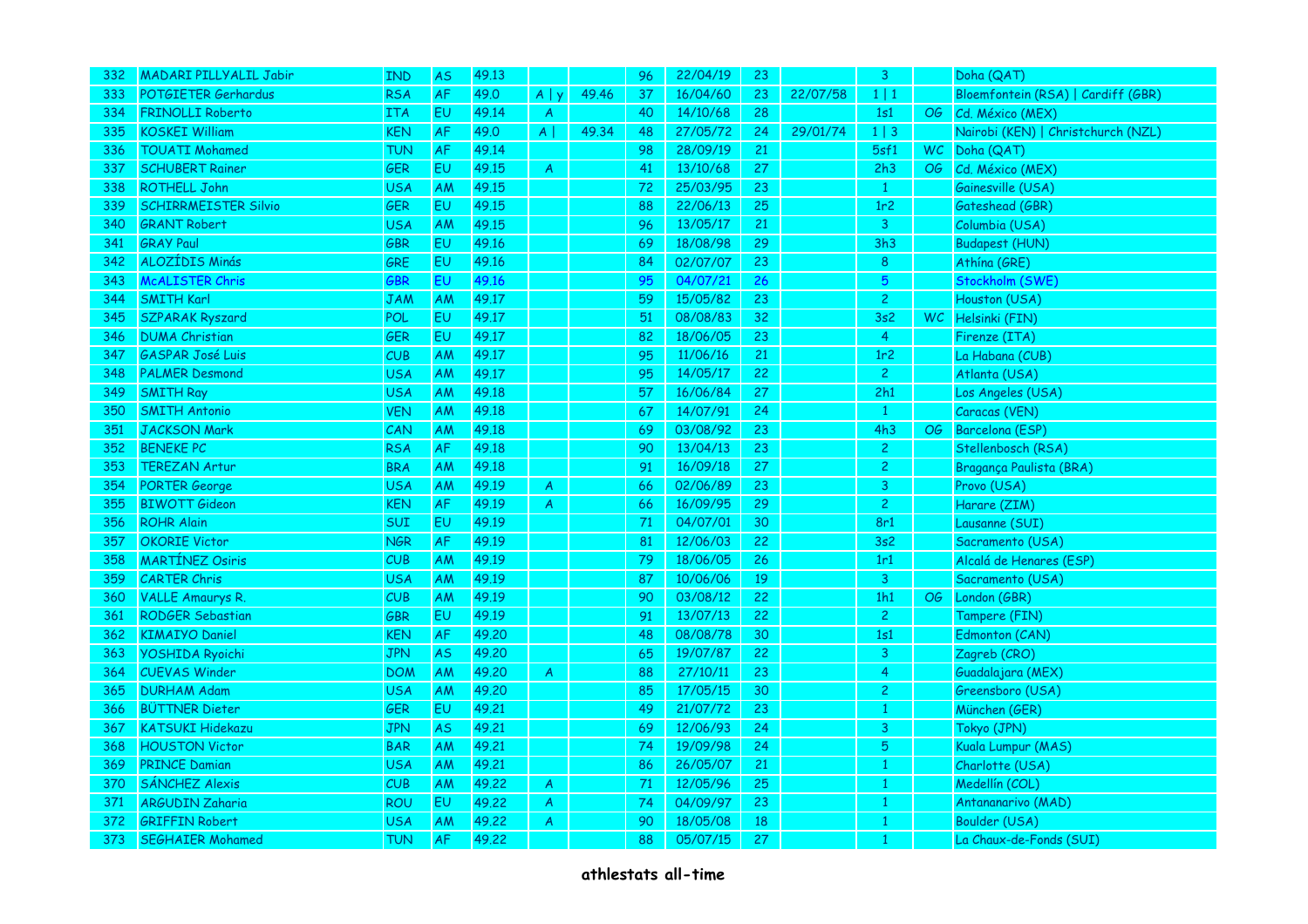| 374 | <b>KOSGEI Kiprono</b>         | <b>KEN</b> | <b>AF</b> | 49.22 | $\overline{\mathsf{A}}$ |       | 85 | 01/07/16 | 31 |          | $\overline{2}$  |    | Eldoret (KEN)                      |
|-----|-------------------------------|------------|-----------|-------|-------------------------|-------|----|----------|----|----------|-----------------|----|------------------------------------|
| 375 | <b>BENCOSME José Reynaldo</b> | <b>ITA</b> | <b>EU</b> | 49.22 |                         |       | 92 | 21/07/17 | 25 |          |                 |    | Orvieto (ITA)                      |
| 376 | <b>HAMMAN Le Roux</b>         | <b>RSA</b> | <b>AF</b> | 49.22 | $\mathsf{A}$            |       | 92 | 08/03/18 | 26 |          | $\overline{2}$  |    | Pretoria (RSA)                     |
| 377 | <b>SPEARS Derek</b>           | <b>USA</b> | <b>AM</b> | 49.23 |                         |       | 73 | 18/05/96 | 23 |          | $\mathbf{1}$    |    | Lubbock (USA)                      |
| 378 | <b>KOIKE Takayuki</b>         | <b>JPN</b> | <b>AS</b> | 49.23 |                         |       | 84 | 03/07/05 | 21 |          | $\mathbf{2}$    |    | Tokyo (JPN)                        |
| 379 | <b>CAWLEY Warren</b>          | <b>USA</b> | AM        | 49.1  |                         | 49.64 | 40 | 13/09/64 | 24 | 16/10/64 | $1 \mid 1$      |    | OG Los Angeles (USA)   Tokyo (JPN) |
| 380 | <b>COLLINS Bruce</b>          | <b>USA</b> | <b>AM</b> | 49.1  |                         | 49.60 | 51 | 03/06/72 | 21 | 21/07/75 | 1 5             |    | Eugene (USA)   Eugene (USA)        |
| 381 | <b>KODEJS Miroslav</b>        | CZE        | <b>EU</b> | 49.1  |                         | 49.34 | 50 | 19/06/74 | 24 | 29/06/74 | $1 \mid 1$      |    | Praha (CZE)   Praha (CZE)          |
| 382 | <b>DIAZ FERREIRA Antonio</b>  | <b>BRA</b> | <b>AM</b> | 49.24 |                         |       | 60 | 30/08/85 | 25 |          | 2s2             |    | Kobe (JPN)                         |
| 383 | <b>SANDERS Larry</b>          | <b>USA</b> | AM        | 49.24 |                         |       | 70 | 29/05/93 | 23 |          | $\mathbf{1}$    |    | Abilene (USA)                      |
| 384 | <b>OTTOZ Patrick</b>          | ITA        | <b>EU</b> | 49.24 |                         |       | 71 | 26/05/96 | 25 |          | $\overline{3}$  |    | Bologna (ITA)                      |
| 385 | <b>COLE Brendan</b>           | <b>AUS</b> | OC        | 49.24 |                         |       | 81 | 03/08/12 | 31 |          | 2h1             | OG | London (GBR)                       |
| 386 | <b>ANDRADE Jordin</b>         | USA        | AM        | 49.24 |                         |       | 92 | 12/06/15 | 23 |          | $\overline{c}$  |    | Eugene (USA)                       |
| 387 | <b>RAHMOUNI Miloud</b>        | <b>ALG</b> | <b>AF</b> | 49.24 |                         |       | 83 | 02/08/15 | 32 |          | 2 <sup>1</sup>  |    | El-Djezaïr (ALG)                   |
| 388 | <b>KOROKNAI Tibor</b>         | <b>HUN</b> | EU        | 49.24 |                         |       | 90 | 07/08/18 | 28 |          | 5sf2            |    | Berlin (GER)                       |
| 389 | <b>ROBERTSON Max</b>          | <b>GBR</b> | <b>EU</b> | 49.25 |                         |       | 63 | 28/08/90 | 27 |          | 5s2             |    | Split (CRO)                        |
| 390 | <b>TAN Cunhua</b>             | CHN        | <b>AS</b> | 49.25 |                         |       | 77 | 06/09/98 | 21 |          | $\mathbf{1}$    |    | Beijing (CHN)                      |
| 391 | McAFEE John                   | <b>USA</b> | <b>AM</b> | 49.25 |                         |       | 78 | 01/07/00 | 22 |          | $\mathbf{2}$    |    | <b>Indianapolis (USA)</b>          |
| 392 | le ROUX Wouter                | <b>RSA</b> | <b>AF</b> | 49.25 | $\overline{A}$          |       | 86 | 04/02/05 | 19 |          | 3r1             |    | Potchefstroom (RSA)                |
| 393 | SAWADOGO Bienvenu             | <b>BUR</b> | <b>AF</b> | 49.25 |                         |       | 95 | 29/08/19 | 24 |          | $\overline{2}$  |    | Rabat (MAR)                        |
| 394 | <b>KOTZE Hennie</b>           | <b>RSA</b> | AF        | 49.26 | $\overline{A}$          |       | 60 | 29/03/83 | 23 |          | $\mathbf{1}$    |    | <b>Germiston (RSA)</b>             |
| 395 | <b>CRAMPTON Peter</b>         | GBR        | EU        | 49.26 |                         |       | 69 | 08/08/94 | 25 |          | 3s2             |    | Helsinki (FIN)                     |
| 396 | <b>HOLLINGSWORTH Simon</b>    | AUS        | OC        | 49.26 |                         |       | 72 | 29/02/96 | 24 |          | 2r1             |    | Melbourne (AUS)                    |
| 397 | <b>METIVIER Malik</b>         | CAN        | AM        | 49.26 |                         |       | 98 | 11/06/21 | 23 |          | $5\phantom{.0}$ |    | Eugene (USA)                       |
| 398 | <b>MÜLLER Vít</b>             | CZE        | <b>EU</b> | 49.26 |                         |       | 96 | 27/06/21 | 25 |          | $\mathbf{1}$    |    | Zlín (CZE)                         |
| 399 | <b>GITTINS Boyd</b>           | <b>USA</b> | AM        | 49.27 | $\overline{A}$          |       | 46 | 11/09/68 | 22 |          | $\overline{2}$  |    | South Lake Tahoe (USA)             |
| 400 | <b>MASON Kevin</b>            | USA        | <b>AM</b> | 49.27 |                         |       | 67 | 26/06/87 | 20 |          | 5s2             |    | San José (USA)                     |
| 401 | <b>IMAZEKI Yuta</b>           | <b>JPN</b> | <b>AS</b> | 49.27 |                         |       | 87 | 26/06/11 | 24 |          | 1r2             |    | Osaka (JPN)                        |
| 402 | PEREZ José                    | CUB        | AM        | 49.28 | $\boldsymbol{A}$        |       | 71 | 30/07/93 | 22 |          | 1s1             |    | Cali (COL)                         |
| 403 | CHENG Wen                     | CHN        | <b>AS</b> | 49.28 |                         |       | 89 | 26/06/11 | 22 |          |                 |    | Fuzhou (CHN)                       |
| 404 | <b>PRETORIUS Constant</b>     | <b>RSA</b> | AF        | 49.28 | $\mathsf{A}$            |       | 94 | 03/06/17 | 23 |          | $\mathbf{1}$    |    | Pretoria (RSA)                     |
| 405 | RUGGERI Guillermo             | ARG        | <b>AM</b> | 49.28 | A                       |       | 92 | 07/06/18 | 26 |          | $\mathbf{1}$    |    | Cochabamba (BOL)                   |
| 406 | <b>SMIDT Nick</b>             | <b>NED</b> | EU        | 49.28 |                         |       | 97 | 29/08/19 | 22 |          | $\overline{2}$  |    | Zürich (SUI)                       |
| 407 | <b>CLARK Belfred</b>          | <b>USA</b> | AM        | 49.29 |                         |       | 65 | 18/05/86 | 21 |          | 1               |    | Knoxville (USA)                    |
| 408 | <b>COCO Jimmy</b>             | <b>FRA</b> | <b>EU</b> | 49.29 |                         |       | 72 | 04/06/98 | 26 |          | 6               |    | Paris (FRA)                        |
| 409 | THORNE-LADEJO Du'aine         | GBR        | EU        | 49.29 |                         |       | 71 | 09/06/01 | 30 |          |                 |    | Tula (RUS)                         |
| 410 | <b>FERNANDES Raphael</b>      | <b>BRA</b> | <b>AM</b> | 49.29 |                         |       | 84 | 24/06/07 | 23 |          |                 |    | São Paulo (BRA)                    |
| 411 | <b>BUGG Gordon</b>            | <b>USA</b> | AM        | 49.30 |                         |       | 66 | 22/05/88 | 22 |          | 2 <sup>1</sup>  |    | Westwood (USA)                     |
| 412 | <b>COROLLER Victor</b>        | <b>FRA</b> | EU.       | 49.30 |                         |       | 97 | 15/07/17 | 20 |          | 2sf2            |    | <b>Bydgoszcz (POL)</b>             |
| 413 | <b>GRAYBEHL Rich</b>          | <b>USA</b> | AM        | 49.31 |                         |       | 56 | 03/06/78 | 22 |          | $\overline{c}$  |    | Eugene (USA)                       |
| 414 | <b>HAMADA Ahmed</b>           | <b>BRN</b> | <b>AS</b> | 49.31 |                         |       | 61 | 30/09/86 | 25 |          | 1               |    | Seoul (KOR)                        |
| 415 | <b>WYNNE William</b>          | <b>USA</b> | <b>AM</b> | 49.31 |                         |       | 90 | 02/08/09 | 19 |          |                 |    | Port-of-Spain (TTO)                |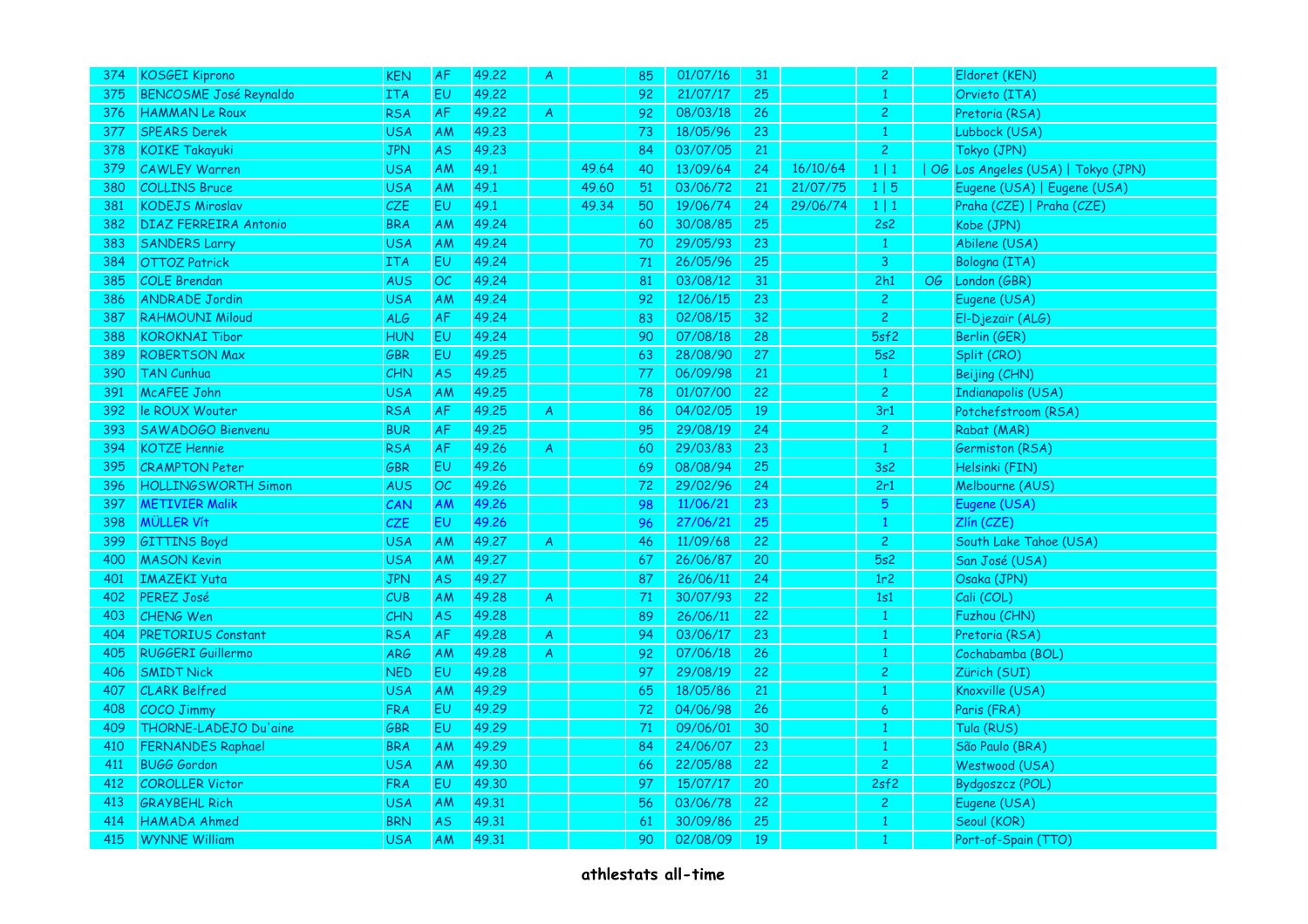| 416 | <b>FUEKI Yasuhiro</b>           | <b>JPN</b> | <b>AS</b> | 49.31 |   |       | 85     | 09/06/13 | 28 |          | $\overline{2}$ |      | Tokyo (JPN)                        |
|-----|---------------------------------|------------|-----------|-------|---|-------|--------|----------|----|----------|----------------|------|------------------------------------|
| 417 | <b>DRUMMOND Gerald</b>          | CRC        | AM        | 49.31 |   |       | 94     | 26/06/21 | 27 |          |                |      | San José (CRC)                     |
| 418 | <b>FIELD Bruce</b>              | <b>AUS</b> | OC        | 49.32 |   |       | 47     | 29/01/74 | 27 |          | $\mathbf{2}$   |      | Christchurch (NZL)                 |
| 419 | <b>BROWN Theron</b>             | USA        | <b>AM</b> | 49.32 |   |       | 63     | 18/06/88 | 25 |          | $\overline{2}$ |      | Tampa (USA)                        |
| 420 | <b>WHITE Steven</b>             | <b>USA</b> | AM        | 49.32 |   |       | 91     | 07/06/13 | 22 |          | $\mathbf{3}$   |      | Eugene (USA)                       |
| 421 | <b>LEWIS Romel</b>              | <b>JAM</b> | AM        | 49.32 |   |       | 88     | 01/07/16 | 28 |          | 4              |      | Kingston (JAM)                     |
| 422 | VEGA Fernando                   | <b>MEX</b> | AM        | 49.32 |   |       | 98     | 11/07/19 | 21 |          | 5              |      | Napoli (ITA)                       |
| 423 | <b>SHKARUPIN Dmitriy</b>        | <b>KAZ</b> | <b>AS</b> | 49.33 |   |       | 57     | 19/06/83 | 26 |          | 1s2            |      | Moskva (RUS)                       |
| 424 | <b>McKENZIE Leander</b>         | <b>USA</b> | AM        | 49.33 |   |       | 63     | 31/05/85 | 22 |          | $\overline{4}$ |      | Austin (USA)                       |
| 425 | <b>FUTTERKNECHT Thomas</b>      | <b>AUT</b> | <b>EU</b> | 49.33 |   |       | 62     | 30/08/85 | 23 |          | 3s1            |      | Kobe (JPN)                         |
| 426 | <b>MARITIM Joseph</b>           | <b>KEN</b> | AF        | 49.33 | A |       | 68     | 09/08/87 | 19 |          | $\overline{4}$ |      | Nairobi (KEN)                      |
| 427 | <b>BAZAROV Aleksey</b>          | <b>MDA</b> | EU        | 49.33 |   |       | 63     | 12/06/88 | 25 |          | 1r2            |      | Leningrad (RUS)                    |
| 428 | <b>ERIKSSON Niklas</b>          | <b>SWE</b> | EU        | 49.33 |   |       | 69     | 07/08/95 | 26 |          | 4h6            | WC . | Göteborg (SWE)                     |
| 429 | <b>WILSON Ryan</b>              | <b>USA</b> | AM        | 49.33 |   |       | 80     | 18/05/03 | 23 |          | $\bullet$      |      | Los Angeles (USA)                  |
| 430 | SKOROBOGATKO Aleksandr          | <b>RUS</b> | EU        | 49.33 |   |       | 94     | 16/07/16 | 22 |          | $\mathbf{1}$   |      | Saransk (RUS)                      |
| 431 | <b>FRENCH Cameron</b>           | <b>NZL</b> | OC        | 49.33 |   |       | 92     | 27/01/18 | 26 |          | 1f1            |      | Canberra (AUS)                     |
| 432 | <b>HEMEIDA Bassem</b>           | QAT        | <b>AS</b> | 49.33 |   |       | $00\,$ | 25/08/19 | 19 |          | $\overline{4}$ |      | Madrid (ESP)                       |
| 433 | PIRJAHAN Mahdi                  | IRI        | <b>AS</b> | 49.33 |   |       | 99     | 28/08/19 | 20 |          | $\mathbf{1}$   |      | Lucknow (IND)                      |
| 434 | <b>DAVIS Glenn</b>              | <b>USA</b> | AM        | 49.2  |   | 49.51 | 34     | 06/08/58 | 24 | 02/09/60 | 1 1            |      | OG Budapest (HUN)   Roma (ITA)     |
| 435 | <b>MORALE</b> Salvatore         | <b>ITA</b> | <b>EU</b> | 49.2  |   | 50.14 | 38     | 14/09/62 | 24 | 01/09/61 | $1 \mid 1$     |      | Beograd (SRB)   Sofia (BUL)        |
| 436 | <b>LEE Nick</b>                 | <b>USA</b> | AM        | 49.2  | A | 49.87 | 44     | 06/08/69 | 25 | 10/09/68 | 1   4s2        |      | Augsburg (GER)   S. L. Tahoe (USA) |
| 437 | <b>RUDOLPH Christian</b>        | GER        | EU        | 49.34 |   |       | 49     | 12/08/71 | 22 |          | $\mathbf{2}$   |      | Helsinki (FIN)                     |
| 438 | <b>GUI Olivier</b>              | <b>FRA</b> | EU        | 49.34 |   |       | 62     | 21/07/85 | 23 |          | $\mathbf{1}$   |      | Colombes (FRA)                     |
| 439 | <b>CHIAMULERA Paulo</b>         | <b>BRA</b> | AM        | 49.34 |   |       | 64     | 20/09/85 | 21 |          | $\mathbf{1}$   |      | San Juan (PUR)                     |
| 440 | <b>GAO</b> Yonghong             | CHN        | <b>AS</b> | 49.34 |   |       | 70     | 22/10/97 | 27 |          | 1              |      | Shanghai (CHN)                     |
| 441 | <b>HEUSSE Jean-Laurent</b>      | <b>FRA</b> | EU        | 49.34 |   |       | 74     | 01/08/99 | 25 |          | 2r1            |      | Niort (FRA)                        |
| 442 | <b>SMITH Michael</b>            | <b>USA</b> | AM        | 49.34 |   |       | 79     | 01/06/01 | 22 |          | $\overline{2}$ |      | Eugene (USA)                       |
| 443 | <b>ROMERA José María</b>        | <b>ESP</b> | <b>EU</b> | 49.34 | A |       | 80     | 20/07/04 | 24 |          | 2r2            |      | Soria (ESP)                        |
| 444 | <b>BUNGEI Julius</b>            | <b>KEN</b> | AF        | 49.34 |   |       | 84     | 21/07/07 | 23 |          | $\overline{4}$ |      | El-Djezaïr (ALG)                   |
| 445 | <b>KECHI Héni</b>               | <b>FRA</b> | <b>EU</b> | 49.34 |   |       | 80     | 31/07/10 | 30 |          | 4              |      | Barcelona (ESP)                    |
| 446 | <b>OKORO</b> Efekemo            | GBR        | <b>EU</b> | 49.34 |   |       | 92     | 09/09/21 | 29 |          | $\mathbf{1}$   |      | Zürich (SUI)                       |
| 447 | <b>MELNIKOV Sergey</b>          | <b>UKR</b> | EU        | 49.35 |   |       | 60     | 20/06/83 | 23 |          | 2r1            |      | Moskva (RUS)                       |
| 448 | <b>BANTON Steve</b>             | <b>JAM</b> | <b>AM</b> | 49.35 |   |       | 88     | 29/05/10 | 22 |          | 2 <sup>1</sup> |      | Charlotte (USA)                    |
| 449 | <b>FRANÇOIS Mickaël</b>         | <b>FRA</b> | EU.       | 49.35 |   |       | 88     | 27/07/13 | 25 |          | 1r1            |      | Ninove (BEL)                       |
| 450 | <b>ISHIDA Yusuke</b>            | <b>JPN</b> | <b>AS</b> | 49.35 |   |       | 95     | 09/07/17 | 22 |          | $\mathbf{1}$   |      | Sapporo (JPN)                      |
| 451 | <b>WALKER Rick</b>              | <b>USA</b> | AM        | 49.36 |   |       | 54     | 11/06/77 | 23 |          | $\sqrt{5}$     |      | Westwood (USA)                     |
| 452 | <b>SALES Louis</b>              | <b>USA</b> | AM        | 49.36 |   |       | 71     | 20/05/00 | 29 |          | 5r1            |      | Atlanta (USA)                      |
| 453 | LATTU Ari-Pekka                 | <b>FIN</b> | <b>EU</b> | 49.36 |   |       | 78     | 02/07/03 | 25 |          | 2 <sup>1</sup> |      | Lahti (FIN)                        |
| 454 | <b>ERICKSON Kyle</b>            | <b>USA</b> | AM        | 49.36 |   |       | 81     | 17/06/04 | 23 |          | 2r1            |      | San Diego (USA)                    |
| 455 | <b>KOSGEI Vincent Kiplangat</b> | <b>KEN</b> | <b>AF</b> | 49.36 |   |       | 85     | 10/10/10 | 25 |          | $\overline{4}$ |      | New Delhi (IND)                    |
| 456 | <b>BURTON Tom</b>               | GBR        | EU        | 49.36 |   |       | 88     | 06/06/15 | 27 |          | 1r1            |      | Genève (SUI)                       |
| 457 | <b>VERGANI Lorenzo</b>          | <b>ITA</b> | EU        | 49.36 |   |       | 93     | 02/07/17 | 24 |          |                |      | Trieste (ITA)                      |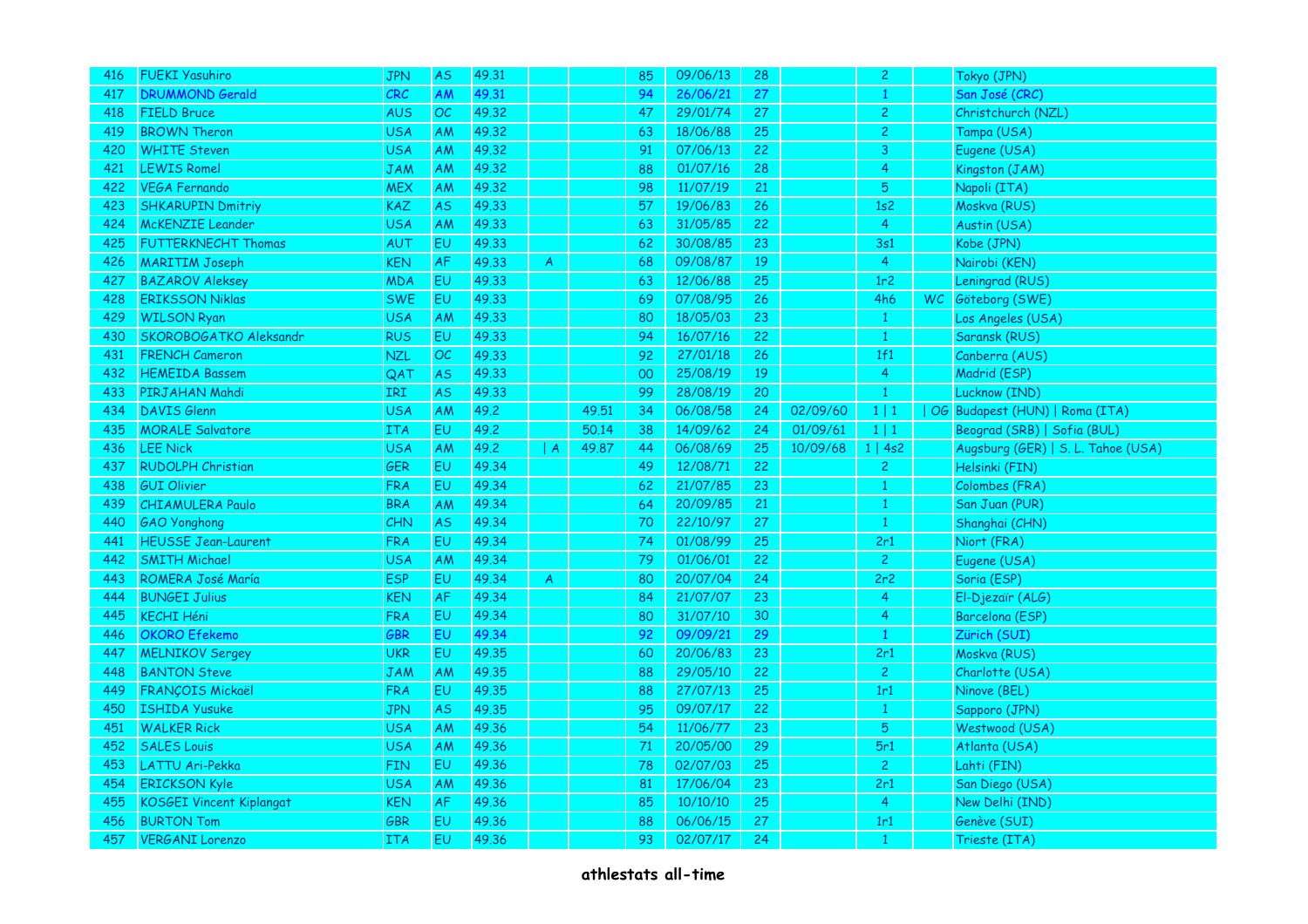| 458 | PRIMEAUX Robert          | <b>USA</b> | AM        | 49.37 |                | 53 | 09/06/73 | 20 |                |                 | Baton Rouge (USA)     |
|-----|--------------------------|------------|-----------|-------|----------------|----|----------|----|----------------|-----------------|-----------------------|
| 459 | <b>BROWN Garry</b>       | <b>AUS</b> | OC        | 49.37 |                | 54 | 07/10/82 | 28 |                |                 | Brisbane (AUS)        |
| 460 | <b>THOMPSON Mark</b>     | <b>JAM</b> | AM        | 49.37 |                | 67 | 12/06/92 | 25 | $\mathbf{2}$   |                 | Gainesville (USA)     |
| 461 | <b>MARITIM Hillary</b>   | <b>KEN</b> | <b>AF</b> | 49.37 | A              | 73 | 17/09/99 | 26 | $\overline{4}$ |                 | Johannesburg (RSA)    |
| 462 | <b>DUDLEY Eric</b>       | <b>USA</b> | AM        | 49.37 |                | 80 | 28/06/08 | 28 | 6s1            |                 | Eugene (USA)          |
| 463 | <b>ARASTU Ali</b>        | <b>USA</b> | <b>AM</b> | 49.37 |                | 92 | 07/06/13 | 21 | $\overline{4}$ |                 | Eugene (USA)          |
| 464 | JAGOR Jaak-Heinrich      | <b>EST</b> | <b>EU</b> | 49.37 |                | 90 | 09/08/15 | 25 | 2r2            |                 | Tallinn (EST)         |
| 465 | <b>KNIBBS Alex</b>       | GBR        | <b>EU</b> | 49.37 |                | 99 | 10/07/21 | 22 | 4f1            |                 | Tallinn (EST)         |
| 466 | <b>AZAROV Oleg</b>       | <b>UKR</b> | EU        | 49.38 |                | 62 | 09/07/86 | 24 | 2r2            |                 | Moskva (RUS)          |
| 467 | <b>McKENNIE Tony</b>     | <b>USA</b> | AM        | 49.38 |                | 67 | 12/06/92 | 25 | 3 <sup>7</sup> |                 | Gainesville (USA)     |
| 468 | <b>MURPHY Richard</b>    | <b>USA</b> | AM        | 49.38 |                | 72 | 21/05/93 | 21 | $\overline{2}$ |                 | Austin (USA)          |
| 469 | <b>JAKOBSSON Mikael</b>  | <b>SWE</b> | EU        | 49.38 |                | 81 | 18/08/02 | 21 |                |                 | Gävle (SWE)           |
| 470 | <b>HAYES Keyunta</b>     | <b>USA</b> | AM        | 49.38 |                | 92 | 08/06/12 | 20 | 4              |                 | Des Moines (USA)      |
| 471 | NAKAMURA Akihiko         | <b>JPN</b> | <b>AS</b> | 49.38 |                | 90 | 09/06/12 | 22 | 2 <sup>1</sup> |                 | Osaka (JPN)           |
| 472 | <b>LARUE Brent</b>       | <b>SLO</b> | <b>EU</b> | 49.38 |                | 87 | 03/08/12 | 25 | 4h3            | $\overline{OG}$ | London (GBR)          |
| 473 | <b>AKCAM Berke</b>       | TUR        | <b>AS</b> | 49.38 | $\mathsf{A}$   | 02 | 22/08/21 | 19 |                |                 | Nairobi (KEN)         |
| 474 | <b>TUCKER Infinite</b>   | <b>USA</b> | <b>AM</b> | 49.38 |                | 98 | 11/05/19 | 21 | $\mathbf{1}$   |                 | Fayetteville (USA)    |
| 475 | OTONO Dennis             | <b>NGR</b> | AF        | 49.39 |                | 58 | 12/05/79 | 21 | 1h1            |                 | Tuscaloosa (USA)      |
| 476 | <b>SCHMITT Uwe</b>       | <b>GER</b> | EU        | 49.39 |                | 61 | 04/08/85 | 24 | 2 <sup>1</sup> |                 | Stuttgart (GER)       |
| 477 | <b>BELLINO Paolo</b>     | <b>ITA</b> | <b>EU</b> | 49.39 |                | 69 | 04/07/91 | 22 | $\overline{c}$ |                 | Udine (ITA)           |
| 478 | <b>HEIKKILÄ Jussi</b>    | <b>FIN</b> | EU        | 49.39 |                | 83 | 31/05/08 | 25 | $\overline{2}$ |                 | Tallahassee (USA)     |
| 479 | <b>HEARN Scottie</b>     | <b>USA</b> | AM        | 49.39 |                | 94 | 16/05/15 | 21 |                |                 | Starkville (USA)      |
| 480 | <b>KOBLOV Dmitriy</b>    | <b>KAZ</b> | <b>AS</b> | 49.39 |                | 92 | 19/06/16 | 24 | 1.             |                 | <b>Bishkek (KGZ)</b>  |
| 481 | <b>XIE Zhiyu</b>         | CHN        | <b>AS</b> | 49.40 |                | 00 | 26/06/21 | 21 | 1h1            |                 | Chongqing (CHN)       |
| 482 | <b>PONT Hugo</b>         | <b>NED</b> | EU        | 49.40 | $\overline{A}$ | 59 | 11/09/79 | 20 | 2s2            |                 | Cd. México (MEX)      |
| 483 | <b>VIKHROV Valeriy</b>   | <b>RUS</b> | <b>EU</b> | 49.40 |                | 61 | 22/06/84 | 23 | $\overline{2}$ |                 | Kyiv (UKR)            |
| 484 | <b>PETROV German</b>     | <b>RUS</b> | <b>EU</b> | 49.40 |                | 67 | 06/07/88 | 21 | $\overline{c}$ |                 | Tallinn (EST)         |
| 485 | <b>MOURHEJ Hani</b>      | <b>SYR</b> | <b>AS</b> | 49.40 |                | 81 | 04/07/01 | 20 | 2 <sup>1</sup> |                 | Beyrouth (LBA)        |
| 486 | <b>THORNTON Terry</b>    | <b>USA</b> | AM        | 49.40 |                | 85 | 31/05/08 | 23 | 3              |                 | Tallahassee (USA)     |
| 487 | YOSHIDA Kyohei           | <b>JPN</b> | <b>AS</b> | 49.40 |                | 97 | 13/09/20 | 23 | 3              |                 | Niigata (JPN)         |
| 488 | <b>AGUILASOCHO Jesus</b> | <b>MEX</b> | AM        | 49.41 |                | 60 | 20/09/85 | 25 | $\overline{2}$ |                 | San Juan (PUR)        |
| 489 | <b>SCHOLZ Peter</b>      | GER        | <b>EU</b> | 49.41 |                | 59 | 06/06/87 | 28 | 1              |                 | Feuerbach (GER)       |
| 490 | <b>PIETERSE Ferrins</b>  | <b>RSA</b> | <b>AF</b> | 49.41 |                | 67 | 20/04/96 | 29 | $\overline{2}$ |                 | Cape Town (RSA)       |
| 491 | <b>NDIAYE Amadou</b>     | <b>SEN</b> | <b>AF</b> | 49.41 |                | 92 | 24/06/16 | 24 | $\overline{2}$ |                 | Durban (RSA)          |
| 492 | <b>KOUNTA Muhammad</b>   | <b>FRA</b> | <b>EU</b> | 49.41 |                | 94 | 08/07/18 | 24 | $\overline{2}$ |                 | Albi (FRA)            |
| 493 | <b>MEIER Franz</b>       | SUI        | EU        | 49.42 |                | 56 | 22/08/84 | 28 | 5r1            |                 | Zürich (SUI)          |
| 494 | <b>ALLEN Jesse</b>       | <b>USA</b> | AM        | 49.42 |                | 77 | 23/05/99 | 22 | $\mathbf{1}$   |                 | Fairfax (USA)         |
| 495 | <b>ALOWONLE Rilwan</b>   | <b>NGR</b> | <b>AF</b> | 49.42 |                | 93 | 29/08/19 | 26 | $\overline{4}$ |                 | Rabat (MAR)           |
| 496 | <b>ODA Masaya</b>        | <b>JPN</b> | <b>AS</b> | 49.42 |                | 95 | 05/10/19 | 24 |                |                 | Hitachinaka (JPN)     |
| 497 | <b>COX Randy</b>         | <b>TTO</b> | <b>AM</b> | 49.43 |                | 64 | 24/05/87 | 23 | $\mathbf{1}$   |                 | Villanova (USA)       |
| 498 | <b>KOCUVAN Miro</b>      | <b>SLO</b> | EU        | 49.43 |                | 71 | 17/06/97 | 26 | 3              |                 | Bari (ITA)            |
| 499 | <b>KOLB Steffen</b>      | <b>GER</b> | <b>EU</b> | 49.43 |                | 73 | 27/06/98 | 25 | 3              |                 | Sankt-Peterburg (RUS) |